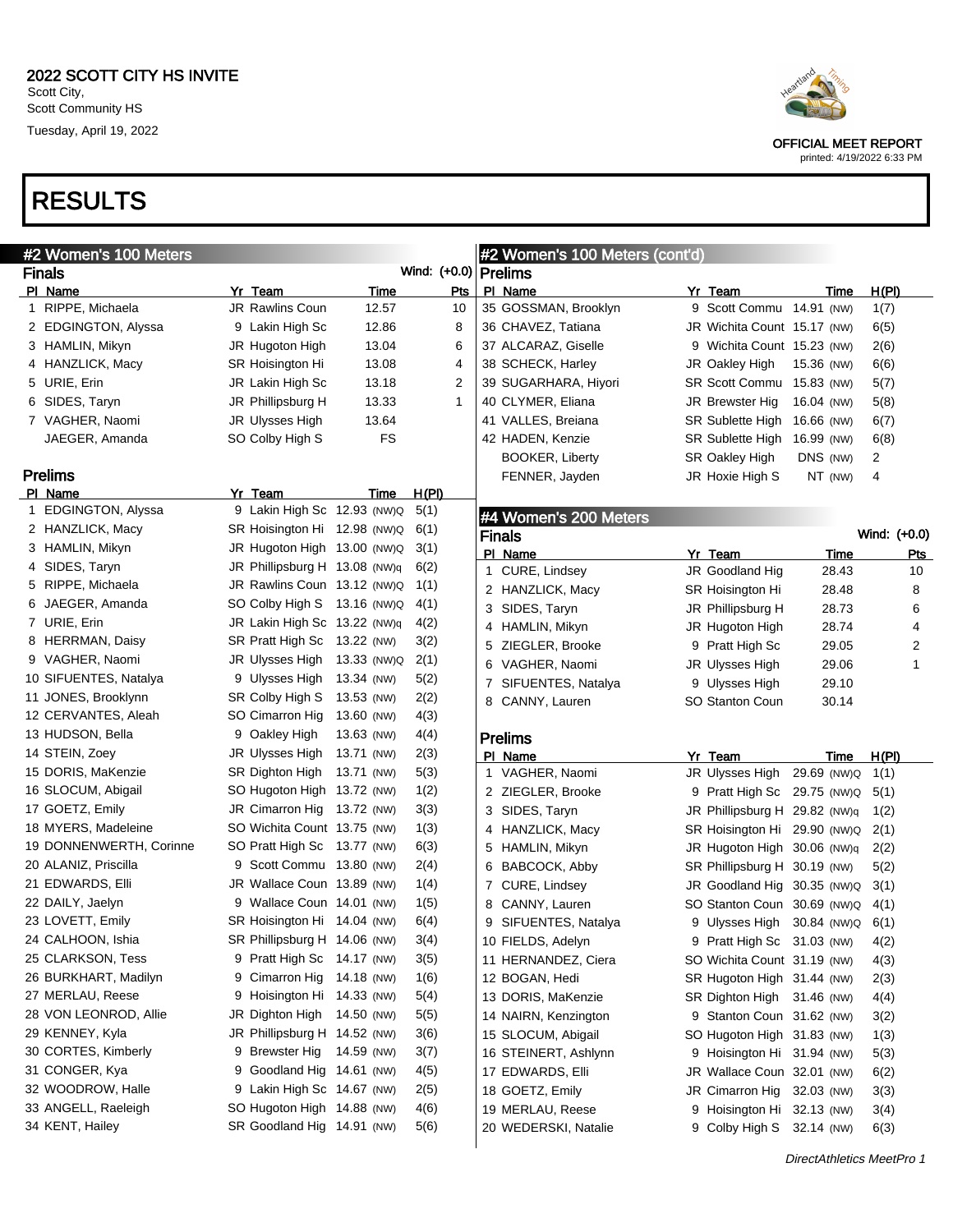| #4 Women's 200 Meters (cont'd)   |                              |            |                      |                |   | #6 Women's 400 Meters (cont'd) |   |                        |             |              |                |
|----------------------------------|------------------------------|------------|----------------------|----------------|---|--------------------------------|---|------------------------|-------------|--------------|----------------|
| <b>Prelims</b>                   |                              |            |                      |                |   | PI Name                        |   | Yr Team                | <b>Time</b> | H(PI) Pts    |                |
| PI Name                          | Yr Team                      | Time       | H(PI)                |                |   | 21 MEDINA, Samantha            |   | 9 Wichita Count        | 1:12.77     | 3(5)         |                |
| 21 BURKHART, Madilyn             | 9 Cimarron Hig 32.16 (NW)    |            | 2(4)                 |                |   | 22 SCHIEFERECKE, Grayce        |   | JR Hoxie High S        | 1:13.53     | 4(7)         |                |
| 22 URIE, Erin                    | JR Lakin High Sc 32.21 (NW)  |            | 6(4)                 |                |   | 23 BURKHART, Madilyn           | 9 | Cimarron Hig           | 1:13.56     | 2(4)         |                |
| 23 ALANIZ, Priscilla             | 9 Scott Commu 32.32 (NW)     |            | 2(5)                 |                |   | 24 BAINTER, Emily              |   | 9 Hoxie High S         | 1:13.76     | 4(8)         |                |
| 24 OSTBERG, Grace                | SO Lakin High Sc 32.61 (NW)  |            | 5(4)                 |                |   | 25 STEINERT, Ashlynn           |   | 9 Hoisington Hi        | 1:14.12     | 3(6)         |                |
| 25 FROESE, Rachel                | JR Sublette High 32.75 (NW)  |            | 5(5)                 |                |   | 26 ESAREY, Kynzie              |   | 9 Hugoton High         | 1:14.65     | 2(5)         |                |
| 26 CONGER, Kya                   | 9 Goodland Hig 32.76 (NW)    |            | 3(5)                 |                |   | 27 CRAMER, Cally               |   | SO Scott Commu         | 1:15.61     | 3(7)         |                |
| 27 BERNING, Emma                 | 9 Wichita Count 32.78 (NW)   |            | 1(4)                 |                |   | 28 BROWN, Cadence              |   | SO Lakin High Sc       | 1:15.89     | 1(1)         |                |
| 28 WOODROW, Halle                | 9 Lakin High Sc 32.93 (NW)   |            | 4(5)                 |                |   | 29 CORMAN, Caydence            |   | SO Phillipsburg H      | 1:16.58     | 3(8)         |                |
| 29 MCKEE, Brylee                 | JR Colby High S 33.07 (NW)   |            | 6(5)                 |                |   | 30 RICE, Katelynn              |   | SO Ulysses High        | 1:16.82     | 2(6)         |                |
| 30 PRIMROSE, Emma                | SO Pratt High Sc 33.18 (NW)  |            | 1(5)                 |                |   | 31 DOHOGNE, Staija             |   | JR Lakin High Sc       | 1:17.29     | 1(2)         |                |
| 31 BROWN, Macy                   | SO Scott Commu 33.19 (NW)    |            | 1(6)                 |                |   | 32 WHIPPLE, Ayden              |   | SO Dighton High        | 1:17.51     | 2(7)         |                |
| 32 ACKLEY, Taylor                | JR Ulysses High              | 33.45 (NW) | 2(6)                 |                |   | 33 RICKE, Ashlynn              |   | 9 Wichita Count        | 1:17.98     | 1(3)         |                |
| 33 KENNEY, Kyla                  | JR Phillipsburg H 33.75 (NW) |            | 2(7)                 |                |   | 34 ORNELAS, Ariana             | 9 | Sublette High          | 1:20.09     | 1(4)         |                |
| 34 PFEIFER, Grace                | 9 Oakley High                | 34.14 (NW) | 4(6)                 |                |   | RICKARD, Arial                 | 9 | Goodland Hig           | <b>DNS</b>  | 1            |                |
| 35 CORTES, Kimberly              | 9 Brewster Hig               | 34.40 (NW) | 1(7)                 |                |   | FELLHOELTER, Leigha            |   | 9 Brewster Hig         | <b>DNS</b>  | $\mathbf 1$  |                |
| 36 STORMONT, Kendall             | 9 Cimarron Hig               | 34.77 (NW) | 4(7)                 |                |   | ARMSTRONG, Athena              |   | SR Brewster Hig        | <b>DNS</b>  | $\mathbf{1}$ |                |
| 37 SCHECK, Harley                | JR Oakley High               | 34.88 (NW) | 3(6)                 |                |   | <b>HERRMAN, Daisy</b>          |   | SR Pratt High Sc       | <b>DNS</b>  | 5            |                |
| 38 RICKE, Megan                  | SO Wichita Count 35.00 (NW)  |            | 5(6)                 |                |   |                                |   |                        |             |              |                |
| 39 KENT, Hailey                  | SR Goodland Hig 35.06 (NW)   |            | 6(6)                 |                |   | #8 Women's 800 Meters          |   |                        |             |              |                |
| 40 MCPHERSON, Bre                | JR Scott Commu 35.58 (NW)    |            | 3(7)                 |                |   | PI Name                        |   | Yr Team                | <b>Time</b> | H(PI) Pts    |                |
| 41 FOOTE, Molly                  | SR Hoxie High S              | 38.36 (NW) | 6(7)                 |                | 1 | PETERSON, Chesney              |   | <b>JR Stanton Coun</b> | 2:16.24     | 2(1)         | - 10           |
| ARMSTRONG, Athena                | SR Brewster Hig              | DNS (NW)   | 6                    |                |   | 2 HOLSTEIN, Kennedy            |   | <b>SR Scott Commu</b>  | 2:32.08     | 2(2)         | 8              |
|                                  |                              |            |                      |                |   | 3 FARNHAM, Suzanne             |   | <b>JR Stanton Coun</b> | 2:36.06     | 2(3)         | 6              |
|                                  |                              |            |                      |                |   | 4 DAILY, Jaelyn                |   | 9 Wallace Coun         | 2:43.51     | 2(4)         | 4              |
| #6 Women's 400 Meters<br>PI Name | Yr Team                      | Time       | $H(PI)$ Pts          |                |   | 5 STEVENS, Brinlie             |   | SO Scott Commu         | 2:44.79     | 2(5)         | $\overline{2}$ |
| 1 JOHNSON, Jaelle                | JR Oakley High               | 1:03.55    | 5(1)                 | 10             |   | 6 FUGITT, Janae                |   | 9 Cimarron Hig         | 2:44.97     | 2(6)         | $\mathbf{1}$   |
| 2 HERNANDEZ, Ciera               | SO Wichita Count             | 1:05.51    | 5(2)                 | 8              |   | 7 CROWDIS, Kynlie              |   | JR Hoisington Hi       | 2:45.56     | 2(7)         |                |
| 3 PATTON, Alli                   | SR Scott Commu               | 1:05.89    | 4(1)                 | 6              |   | 8 CATES, Laurel                |   | SR Colby High S        | 2:45.83     | 2(8)         |                |
| 4 STEIN, Zoey                    | JR Ulysses High              | 1:06.15    | 5(3)                 | 4              |   | 9 WHITE, Maile                 |   | 9 Lakin High Sc        | 2:46.90     | 2(9)         |                |
| 5 WEBBER, Clarysa                | JR Sublette High             | 1:06.62    | 5(4)                 | $\overline{2}$ |   | 10 SEYB, Madison               |   | <b>SO Stanton Coun</b> | 2:47.05     | 1(1)         |                |
| 6 GENTRY, Kendall                | 9 Scott Commu                | 1:07.00    | 3(1)<br>$\mathbf{1}$ |                |   | 11 EDWARDS, Elli               |   | JR Wallace Coun        | 2:47.34     | 2(10)        |                |
| 7 DAILY, Jaelyn                  | 9 Wallace Coun               | 1:07.08    | 3(2)                 |                |   | 12 GALLEGOS, Michelle          |   | 9 Wichita Count        | 2:50.83     | 1(2)         |                |
| 8 ADIGUN, Summya                 | JR Hugoton High              | 1:07.46    | 4(2)                 |                |   | 13 DAVIS, Claire               |   | SO Dighton High        | 2:53.76     | 2(11)        |                |
| 9 JACOBS, Hayley                 | SR Hoxie High S              | 1:07.72    | 4(3)                 |                |   | 14 OWENS, Addison              |   | 9 Goodland Hig         | 2:54.31     | 2(12)        |                |
| 10 CERVANTES, Aleah              | SO Cimarron Hig              | 1:07.73    | 4(4)                 |                |   | 15 GOSSMAN, Brooklyn           |   | 9 Scott Commu          | 2:55.07     | 2(13)        |                |
| 11 GROSS, Trinitti               | JR Phillipsburg H            | 1:07.98    | 5(5)                 |                |   | 16 FROESE, Rachel              |   | JR Sublette High       | 2:55.84     | 2(14)        |                |
| 12 GOCELA, Sheena                | SO Hoisington Hi             | 1:08.47    | 5(6)                 |                |   | 17 FLANAGIN, Ali               |   | 9 Colby High S         | 2:57.54     | 1(3)         |                |
| 13 VOS, Gianna                   |                              |            |                      |                |   | 18 GILPIN, Emma                |   | JR Pratt High Sc       | 2:58.04     | 2(15)        |                |
|                                  | JR Hugoton High              | 1:08.83    | 2(1)                 |                |   | 19 WENTE, Macy                 |   | 9 Hoxie High S         | 2:59.05     | 1(4)         |                |
| 14 CROWDIS, Kynlie               | JR Hoisington Hi             | 1:09.62    | 3(3)                 |                |   | 20 KAISER, Vada                |   | SO Hoisington Hi       | 3:02.58     | 1(5)         |                |
| 15 HERRMAN, Lilly                | JR Pratt High Sc             | 1:09.95    | 4(5)                 |                |   | 21 JAMES, Casey                |   | SR Pratt High Sc       | 3:03.53     | 2(16)        |                |
| 16 ALLISON, Daysha               | SO Oakley High               | 1:10.77    | 4(6)                 |                |   | 22 SCHULTZ, Lakota             |   | JR Hugoton High        | 3:04.93     | 2(17)        |                |
| 17 OWENS, Addison                | 9 Goodland Hig               | 1:10.82    | 2(2)                 |                |   | 23 ROMERO, Nayeli              |   | 9 Ulysses High         | 3:06.59     | 1(6)         |                |
| 18 LEHMAN, Olivia                | JR Goodland Hig              | 1:11.61    | 2(3)                 |                |   | 24 PAEZ, Alyza                 |   | SO Ulysses High        | 3:07.25     |              |                |
| 19 SHARP, Karsyn                 | JR Pratt High Sc             | 1:12.04    | 3(4)                 |                |   |                                |   |                        |             | 1(7)         |                |
| 20 CANNY, Lauren                 | SO Stanton Coun              | 1:12.27    | 5(7)                 |                |   | 25 SIANQUI, Clarissa           |   | 9 Ulysses High         | 3:08.33     | 1(8)         |                |



OFFICIAL MEET REPORT

|     | 21 MEDINA, Samantha                    | 9 Wichita Count                   | 1:12.77            | 3(5)         |    |
|-----|----------------------------------------|-----------------------------------|--------------------|--------------|----|
|     | 22 SCHIEFERECKE, Grayce                | JR Hoxie High S                   | 1:13.53            | 4(7)         |    |
|     | 23 BURKHART, Madilyn                   | 9 Cimarron Hig                    | 1:13.56            | 2(4)         |    |
|     | 24 BAINTER, Emily                      | 9 Hoxie High S                    | 1:13.76            | 4(8)         |    |
|     | 25 STEINERT, Ashlynn                   | 9 Hoisington Hi                   | 1:14.12            | 3(6)         |    |
|     | 26 ESAREY, Kynzie                      | 9 Hugoton High                    | 1:14.65            | 2(5)         |    |
|     | 27 CRAMER, Cally                       | SO Scott Commu                    | 1:15.61            | 3(7)         |    |
|     | 28 BROWN, Cadence                      | SO Lakin High Sc                  | 1:15.89            | 1(1)         |    |
|     | 29 CORMAN, Caydence                    | SO Phillipsburg H                 | 1:16.58            | 3(8)         |    |
|     | 30 RICE, Katelynn                      | SO Ulysses High                   | 1:16.82            | 2(6)         |    |
|     | 31 DOHOGNE, Staija                     | JR Lakin High Sc                  | 1:17.29            | 1(2)         |    |
|     | 32 WHIPPLE, Ayden                      | SO Dighton High                   | 1:17.51            | 2(7)         |    |
|     | 33 RICKE, Ashlynn                      | 9 Wichita Count                   | 1:17.98            | 1(3)         |    |
|     | 34 ORNELAS, Ariana                     | 9 Sublette High                   | 1:20.09            | 1(4)         |    |
|     | RICKARD, Arial                         | 9 Goodland Hig                    | DNS.               | 1            |    |
|     | FELLHOELTER, Leigha                    | 9 Brewster Hig                    | DNS.               | 1            |    |
|     | ARMSTRONG, Athena                      | SR Brewster Hig                   | DNS.               | 1            |    |
|     | HERRMAN, Daisy                         | SR Pratt High Sc                  | DNS.               | 5            |    |
|     |                                        |                                   |                    |              |    |
|     | #8 Women's 800 Meters                  |                                   |                    |              |    |
|     | PI Name                                | Yr Team                           | <u>Time</u>        | H(PI) Pts    |    |
|     | 1 PETERSON, Chesney                    | <b>JR Stanton Coun</b>            | 2:16.24            | 2(1)         | 10 |
|     | 2 HOLSTEIN, Kennedy                    | <b>SR Scott Commu</b>             | 2:32.08            | 2(2)         | 8  |
|     | 3 FARNHAM, Suzanne                     | <b>JR Stanton Coun</b>            | 2:36.06            | 2(3)         | 6  |
|     |                                        |                                   |                    |              |    |
|     | 4 DAILY, Jaelyn                        | 9 Wallace Coun                    | 2:43.51            | 2(4)         | 4  |
| lS. | 5 STEVENS, Brinlie                     | SO Scott Commu                    | 2:44.79            | 2(5)         | 2  |
| C   | 6 FUGITT, Janae                        | 9 Cimarron Hig                    | 2:44.97            | 2(6)         | 1  |
|     | 7 CROWDIS, Kynlie                      | JR Hoisington Hi                  | 2:45.56            | 2(7)         |    |
|     | 8 CATES, Laurel                        | SR Colby High S                   | 2:45.83            | 2(8)         |    |
|     | 9 WHITE, Maile                         | 9 Lakin High Sc                   | 2:46.90            | 2(9)         |    |
|     | 10 SEYB, Madison                       | SO Stanton Coun                   | 2:47.05            | 1(1)         |    |
|     | 11 EDWARDS, Elli                       | JR Wallace Coun                   | 2:47.34            | 2(10)        |    |
|     | 12 GALLEGOS, Michelle                  | 9 Wichita Count                   | 2:50.83            | 1(2)         |    |
|     | 13 DAVIS, Claire                       | SO Dighton High                   | 2:53.76            | 2(11)        |    |
|     | 14 OWENS, Addison                      | 9 Goodland Hig                    | 2:54.31            | 2(12)        |    |
|     | 15 GOSSMAN, Brooklyn                   | 9 Scott Commu                     | 2:55.07            | 2(13)        |    |
|     | 16 FROESE, Rachel                      | JR Sublette High                  | 2:55.84            | 2(14)        |    |
|     | 17 FLANAGIN, Ali                       | 9 Colby High S                    | 2:57.54            | 1(3)         |    |
|     | 18 GILPIN, Emma                        | JR Pratt High Sc                  | 2:58.04            | 2(15)        |    |
|     | 19 WENTE, Macy                         | 9 Hoxie High S                    | 2:59.05            | 1(4)         |    |
|     | 20 KAISER, Vada                        | SO Hoisington Hi                  | 3:02.58            | 1(5)         |    |
|     | 21 JAMES, Casey                        | SR Pratt High Sc                  | 3:03.53            | 2(16)        |    |
|     | 22 SCHULTZ, Lakota                     | JR Hugoton High                   | 3:04.93            | 2(17)        |    |
|     | 23 ROMERO, Nayeli                      | 9 Ulysses High                    | 3:06.59            | 1(6)         |    |
|     | 24 PAEZ, Alyza<br>25 SIANQUI, Clarissa | SO Ulysses High<br>9 Ulysses High | 3:07.25<br>3:08.33 | 1(7)<br>1(8) |    |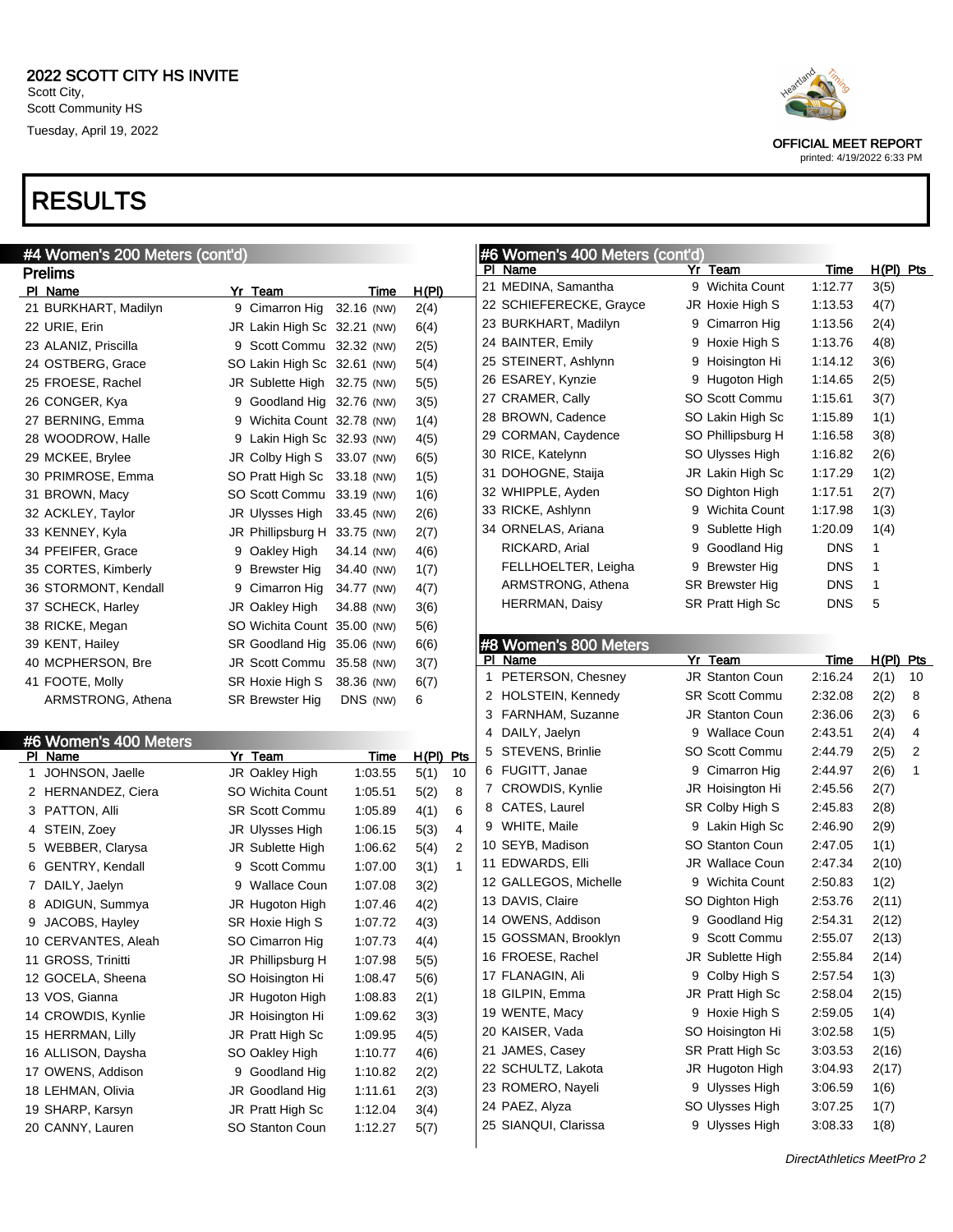## RESULTS

| #8 Women's 800 Meters (cont'd)<br>PI Name | Yr Team                | <b>Time</b> | $H(PI)$ Pts             | #12 Women's 3200 Meters<br>Name<br>PL. | Yr Team                          | Time        | <b>Pts</b>   |
|-------------------------------------------|------------------------|-------------|-------------------------|----------------------------------------|----------------------------------|-------------|--------------|
| 26 SCHWARTZ, Paige                        | 9 Hoisington Hi        | 3:08.68     | 1(9)                    | <b>HAWKINS, Clare</b><br>$\mathbf{1}$  | <b>SR Scott Commu</b>            | 13:00.00    | 10           |
| 27 WHITE, Sadie                           | 9 Cimarron Hig         | 3:09.45     | 1(10)                   | 2 ORTIZ, Jordan                        | JR Lakin High Sc                 | 13:50.91    | 8            |
| 28 MARTIN, Marie                          | 9 Goodland Hig         | 3:09.95     | 1(11)                   | 3<br>STRAMEL, Emilie                   | 9 Colby High S                   | 14:08.97    | 6            |
| 29 MEDINA, Abrielle                       | SO Hugoton High        | 3:10.86     | 1(12)                   | BAIER, Isabella<br>4                   | 9 Hoxie High S                   | 14:18.47    | 4            |
| 30 SHANLINE, Mackenzie                    | SR Pratt High Sc       | 3:12.48     | 2(18)                   | METCALF, Seanna<br>5                   | SR Colby High S                  | 14:29.13    | 2            |
|                                           |                        |             |                         | <b>SCHEARS, Audrey</b>                 |                                  |             | 1            |
| 31 CERVANTES, Emily                       | 9 Hugoton High         | 3:14.92     | 1(13)                   | 6                                      | 9 Goodland Hig                   | 14:43.79    |              |
| 32 BURK, Lola                             | 9 Goodland Hig         | 3:18.41     | 1(14)                   | HOEME, Addie<br>7                      | SR Pratt High Sc                 | 14:52.35    |              |
| 33 ORNELAS, Ariana                        | 9 Sublette High        | 3:22.19     | 1(15)                   | MEDINA, Wendy<br>8                     | SR Cimarron Hig                  | 14:55.32    |              |
| 34 MCCAIN, Joselyn                        | <b>SO Rawlins Coun</b> | 3:25.24     | 1(16)                   | <b>KOERNER, Charlie</b><br>9           | SO Dighton High                  | 15:11.15    |              |
| 35 CASTILLO, Laura                        | JR Wichita Count       | 3:32.89     | 1(17)                   | 10 SELZER, Adrienne                    | <b>SR Wallace Coun</b>           | 15:12.52    |              |
| 36 VERA, Johanna                          | SO Sublette High       | 3:49.42     | 1(18)                   | 11 SNEATH, MJ                          | 9 Hoisington Hi                  | 15:36.03    |              |
| SCHEMPER, Heather                         | JR Phillipsburg H      | <b>DNF</b>  | 2                       | 12 CARLSON, McKylie                    | 9 Rawlins Coun                   | 15:37.46    |              |
|                                           |                        |             |                         | 13 WYANT, Jayla                        | JR Hoisington Hi                 | 15:37.89    |              |
| #10 Women's 1600 Meters                   |                        |             |                         | 14 PETERSILIE, Kassy                   | SO Hoisington Hi                 | 15:38.82    |              |
| PI Name                                   | Yr Team                | <b>Time</b> | H(PI) Pts               | 15 SCHEOPNER, Claire                   | JR Goodland Hig                  | 16:29.95    |              |
| 1 PETERSON, Chesney                       | JR Stanton Coun        | 5:10.46     | 2(1)<br>10              | 16 EVINS, Emma                         | SR Oakley High                   | 18:28.77    |              |
| 2 HAWKINS, Clare                          | <b>SR Scott Commu</b>  | 6:03.70     | 2(2)<br>8               | PURVIS, Brynne                         | SO Brewster Hig                  | <b>DNS</b>  |              |
| 3 ORTIZ, Jordan                           | JR Lakin High Sc       | 6:17.82     | 2(3)<br>6               | WHITE, Maile                           | 9 Lakin High Sc                  | <b>DNS</b>  |              |
| 4 FUGITT, Janae                           | 9 Cimarron Hig         | 6:19.33     | 2(4)<br>4               |                                        |                                  |             |              |
| 5 BAIER, Isabella                         | 9 Hoxie High S         | 6:21.43     | 2(5)<br>2               | #13 Women's 100m Hurdles               |                                  |             |              |
| STRAMEL, Emilie<br>6                      | 9 Colby High S         | 6:21.44     | 2(6)                    | <b>Finals</b>                          |                                  |             | Wind: (+0.0) |
| 7 SEYB, Madison                           | <b>SO Stanton Coun</b> | 6:23.98     | 2(7)                    | PI Name                                | Yr Team                          | Time        | <u>Pts</u>   |
| 8 WHITE, Maile                            | 9 Lakin High Sc        | 6:27.32     | 2(8)                    | EDGINGTON, Alyssa<br>1                 | 9 Lakin High Sc                  | 15.69       | 10           |
| NAIRN, Kenzington<br>9                    | 9 Stanton Coun         | 6:37.19     | 2(9)                    | 2 CURE, Lindsey                        | JR Goodland Hig                  | 16.22       | 8            |
| 10 KOERNER, Charlie                       | SO Dighton High        | 6:39.18     | 1(1)                    | 3<br>PEREGRINO, Priscilla              | JR Scott Commu                   | 16.86       | 6            |
| 11 SCHEARS, Audrey                        | 9 Goodland Hig         | 6:40.35     | 1(2)                    | JOHNSON, Jaelle<br>4                   | JR Oakley High                   | 16.96       | 4            |
| 12 ALLISON, Daysha                        | SO Oakley High         | 6:42.84     | 2(10)                   | CRAMER, Traci<br>5                     | SR Dighton High                  | 17.16       | 2            |
| 13 HOEME, Allie                           | SO Pratt High Sc       | 6:44.71     | 2(11)                   | <b>BARTON, Alisabeth</b><br>6          | 9 Colby High S                   | 17.55       | 1            |
| 14 SELZER, Adrienne                       | <b>SR Wallace Coun</b> | 6:49.91     | 1(3)                    | FARMER, Shellamae<br>7                 | SO Hoisington Hi                 | 17.79       |              |
| 15 CARLSON, McKylie                       | 9 Rawlins Coun         | 6:53.24     | 1(4)                    | KENNY, Cami<br>8                       | JR Ulysses High                  | 17.86       |              |
| 16 KAISER, Vada                           | SO Hoisington Hi       | 6:55.14     | 1(5)                    |                                        |                                  |             |              |
| 17 SHAPLAND, Hailey                       | 9 Scott Commu          | 7:00.11     | 1(6)                    | <b>Prelims</b>                         |                                  |             |              |
| 18 WASINGER, Kennedy                      | SO Scott Commu         | 7:03.07     | 1(7)                    | PI_Name                                | Yr Team                          | Time        | H(PI)        |
| 19 SCHEOPNER, Claire                      | <b>JR Goodland Hig</b> | 7:05.66     | 1(8)                    | EDGINGTON, Alyssa<br>1                 | 9 Lakin High Sc 15.84 (NW)Q      |             | 1(1)         |
| 20 SNEATH, MJ                             | 9 Hoisington Hi        | 7:06.36     | 2(12)                   | 2 CURE, Lindsey                        | JR Goodland Hig 17.24 (NW)Q 2(1) |             |              |
| 21 SCHULTZ, Lakota                        | JR Hugoton High        | 7:14.93     | 2(13)                   | PEREGRINO, Priscilla<br>3              | JR Scott Commu 17.38 (NW)q 1(2)  |             |              |
| 22 ORNELAS, Ariana                        | 9 Sublette High        | 7:19.07     | 1(9)                    | 4 CRAMER, Traci                        | SR Dighton High 17.44 (NW)q      |             | 2(2)         |
| 23 HERNANDEZ, Chantel                     | 9 Cimarron Hig         | 7:21.38     | 1(10)                   | JOHNSON, Jaelle<br>5                   | JR Oakley High                   | 17.58 (NW)Q | 3(1)         |
| 24 KEESEE, Bella                          | SO Phillipsburg H      | 7:25.12     | 1(11)                   | KENNY, Cami<br>6                       | JR Ulysses High                  | 17.77 (NW)q | 3(2)         |
| 25 PURVIS, Brynne                         | SO Brewster Hig        | 7:27.97     | 1(12)                   | FARMER, Shellamae<br>7                 | SO Hoisington Hi 17.79 (NW)q     |             | 1(3)         |
| 26 BURK, Lola                             | 9 Goodland Hig         | 7:30.07     | 1(13)                   | <b>BARTON, Alisabeth</b><br>8          | 9 Colby High S 17.86 (NW)q       |             | 3(3)         |
| 27 CERVANTES, Emily                       | 9 Hugoton High         | 7:35.32     | 1(14)                   | HAHN, Kylee<br>9                       | SO Hoisington Hi 18.19 (NW)      |             | 3(4)         |
| 28 CASTILLO, Keila                        | 9 Wichita Count        | 8:20.73     | 1(15)                   | 10 BOYDSTON, Mady                      | SR Phillipsburg H 18.85 (NW)     |             | 2(3)         |
| 29 CASTILLO, Laura                        | JR Wichita Count       | 8:22.62     | 1(16)                   | 11 METZGER, McKenzie                   | 9 Scott Commu 19.00 (NW)         |             | 1(4)         |
| 30 MCCAIN, Joselyn                        | SO Rawlins Coun        | 8:29.28     |                         | 12 HERNANDEZ, Jasive                   | JR Wichita Count 19.06 (NW)      |             |              |
| ENGLISH, Alexa                            | SO Cimarron Hig        | <b>DNS</b>  | 1(17)<br>$\overline{2}$ | 13 LEWIS, Avery                        | 9 Scott Commu 19.15 (NW)         |             | 1(5)<br>3(5) |
|                                           |                        |             |                         |                                        |                                  |             |              |



OFFICIAL MEET REPORT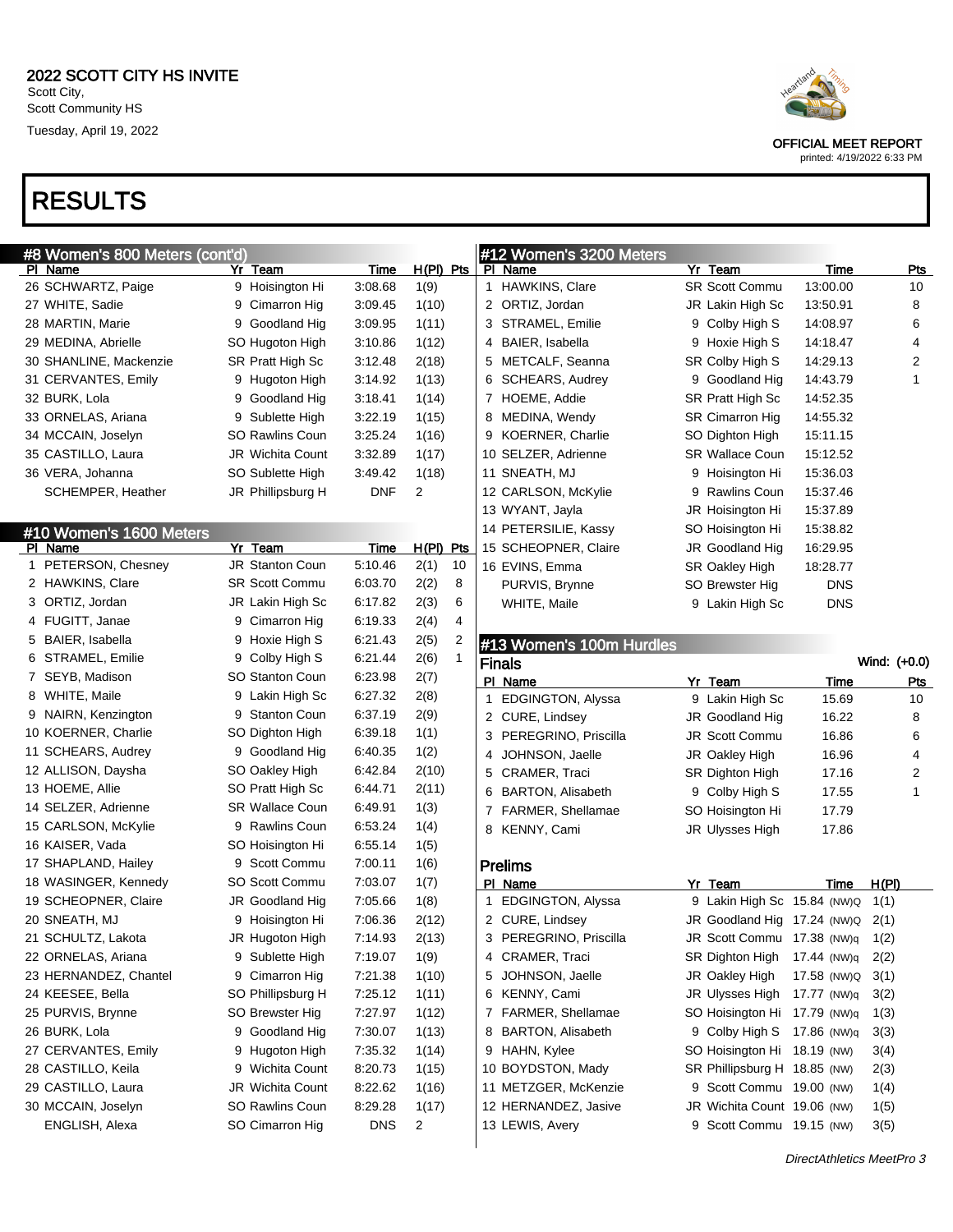### #13 Women's 100m Hurdles (cont'd) Prelims PI Name **Yr Team Yr Team** Time H(PI) 14 DEWEY, Tayten 9 Rawlins Coun 19.39 (NW) 1(6) 15 DOHOGNE, Staija JR Lakin High Sc 19.56 (NW) 2(4) 16 KOEHN, Clara 9 Wichita Count 19.76 (NW) 3(6) 17 BAINTER, Tori JR Hoxie High S 19.93 (NW) 2(5) 18 FRANK, Abby JR Rawlins Coun 20.11 (NW) 3(7) 19 STERLING, Konli 9 Pratt High Sc 20.85 (NW) 3(8) 20 DIRKS, Kaci SO Rawlins Coun 21.20 (NW) 2(6) 21 CAMPBELL, Bailey SR Phillipsburg H 21.66 (NW) 1(7) 22 FELLHOELTER, Leigha 9 Brewster Hig 22.00 (NW) 2(7) 23 VOGEL, Samantha SO Lakin High Sc 27.12 (NW) 2(8) #16 Women's 300m Hurdles PI Name Yr Team Time H(PI) Pts 1 WEBBER, Clarysa JR Sublette High 48.89 3(1) 10 2 JOHNSON, Jaelle JR Oakley High 50.34 3(2) 8 3 CURE, Lindsey JR Goodland Hig 50.60 3(3) 6 4 PEREGRINO, Priscilla JR Scott Commu 51.13 3(4) 4 5 JAEGER, Amanda SO Colby High S 51.88 3(5) 2 6 CRAMER, Traci SR Dighton High 52.22 2(1) 1 7 BARTON, Alisabeth 9 Colby High S 52.37 3(6) 8 JACOBS, Kayla 9 Phillipsburg H 53.27 2(2) 9 FARMER, Shellamae SO Hoisington Hi 54.02 2(3) 10 STERLING, Konli 9 Pratt High Sc 54.40 2(4) 11 FIELDS, Adelyn 9 Pratt High Sc 55.32 3(7) 12 BAINTER, Tori **JR Hoxie High S** 56.13 2(5) 13 LEWIS, Avery 9 Scott Commu 56.21 1(1) 14 HUNNACUTT, Emma SR Phillipsburg H 56.72 2(6) 15 KENNY, Cami JR Ulysses High 57.89 2(7) 16 METZGER, McKenzie 9 Scott Commu 58.19 1(2) 17 KOEHN, Clara **9** Wichita Count 58.45 1(3) 18 SMITH, Reece 9 Rawlins Coun 59.43 1(4) 19 FRANK, Abby JR Rawlins Coun 59.78 1(5) 20 DIRKS, Kaci SO Rawlins Coun 1:01.01 2(8) HAHN, Kylee SO Hoisington Hi DNS 3 #18 Women's 4 x 100m Relay

| PI Team                          | Time  | H(PI) | <b>Pts</b> |
|----------------------------------|-------|-------|------------|
| 1 Phillipsburg High School (A)   | 52.44 | 2(1)  | 10         |
| 2 Pratt High School (A)          | 52.50 | 2(2)  | 8          |
| 3 Hoisington High School (A)     | 52.97 | 2(3)  | 6          |
| 4 Hugoton High School (A)        | 53.03 | 2(4)  | 4          |
| 5 Ulysses High School (A)        | 53.34 | 2(5)  | 2          |
| 6 Colby High School (A)          | 53.96 | 2(6)  | 1          |
| 7 Wichita County High School (A) | 54.31 | 2(7)  |            |
| 8 Rawlins County High School (A) | 54.91 | 1(1)  |            |



OFFICIAL MEET REPORT

printed: 4/19/2022 6:33 PM

|    | #18 Women's 4 x 100m Relay (cont'd) |             |                  |     |
|----|-------------------------------------|-------------|------------------|-----|
|    | PI Team                             | <u>Time</u> | <u>H(PI) Pts</u> |     |
|    | 9 Lakin High School (A)             | 55.15       | 2(8)             |     |
|    | 10 Scott Community High School (A)  | 55.72       | 1(2)             |     |
|    | 11 Dighton High School (A)          | 57.00       | 1(3)             |     |
|    | 12 Brewster High School (A)         | 1:00.75     | 1(4)             |     |
|    | Oakley High School (A)              | DQ          | 1                |     |
|    | #20 Girls Throwers 4 X 100 Relay    |             |                  |     |
| PI | Team                                | Time        |                  |     |
| 1  | Scott Community High School (A)     | 59.69       |                  |     |
| 2  | Rawlins County High School (A)      | 1:01.19     |                  |     |
| 3  | Hoisington High School (A)          | 1:02.15     |                  |     |
|    | 4 Wichita County High School (A)    | 1:02.17     |                  |     |
| 5  | Dighton High School (A)             | 1:04.13     |                  |     |
| 6  | Oakley High School (A)              | 1:05.51     |                  |     |
|    | Lakin High School (A)               | <b>DNS</b>  |                  |     |
|    |                                     |             |                  |     |
|    | #22 Women's 4 x 400m Relay          |             |                  |     |
| PI | Team                                | Time        | <u>H(PI)</u>     | Pts |
| 1  | Phillipsburg High School (A)        | 4:26.07     | 2(1)             | 10  |
| 2  | Colby High School (A)               | 4:28.05     | 2(2)             | 8   |
| 3  | Stanton County HS (A)               | 4:28.25     | 2(3)             | 6   |
| 4  | Scott Community High School (A)     | 4:28.62     | 2(4)             | 4   |
| 5  | Pratt High School (A)               | 4:28.63     | 2(5)             | 2   |
| 6  | Lakin High School (A)               | 4:34.68     | 1(1)             | 1   |
|    | 7 Wichita County High School (A)    | 4:35.49     | 1(2)             |     |
| 8  | Rawlins County High School (A)      | 4:39.30     | 1(3)             |     |
| 9  | Oakley High School (A)              | 4:41.00     | 2(6)             |     |
|    | 10 Ulysses High School (A)          | 4:41.46     | 2(7)             |     |
|    | 11 Hoxie High School (A)            | 4:43.47     | 1(4)             |     |
|    | 12 Hoisington High School (A)       | 4:47.43     | 2(8)             |     |
|    | #24 Women's 4 x 800m Relay          |             |                  |     |
|    | PI Team                             | <u>Time</u> |                  | Pts |
| 1  | Scott Community High School (A)     | 10:59.23    |                  | 10  |
| 2  | Colby High School (A)               | 11:33.33    |                  | 8   |
| 3  | Hoxie High School (A)               | 11:55.52    |                  | 6   |
|    | 4 Pratt High School (A)             | 12:08.03    |                  | 4   |
|    | 5 Hoisington High School (A)        | 12:17.30    |                  | 2   |
| 6  | Cimarron High School (A)            | 12:27.40    |                  | 1   |

|   | $\cup$ <b>1101311191011 1111911</b> 0011001 (A) |                        | 14. I I .JU | ∠   |  |
|---|-------------------------------------------------|------------------------|-------------|-----|--|
|   | 6 Cimarron High School (A)                      |                        | 12:27.40    | 1   |  |
| 7 | Ulysses High School (A)                         |                        | 12:43.32    |     |  |
|   | 8 Brewster High School (A)                      |                        | 14:41.50    |     |  |
|   | 9 Wichita County High School (A)                |                        | 14:46.98    |     |  |
|   |                                                 |                        |             |     |  |
|   | #26 Women's High Jump                           |                        |             |     |  |
|   | PI Name                                         | Yr Team                | <b>Mark</b> | Pts |  |
|   | 1 VANDERKNAAP, Anne Sophie                      | JR Lakin High Sc5' 0"  |             | 10  |  |
|   | 2 BROWN, Cydney                                 | JR Colby High S 4' 10" |             | 8   |  |
|   |                                                 |                        |             |     |  |

DirectAthletics MeetPro 4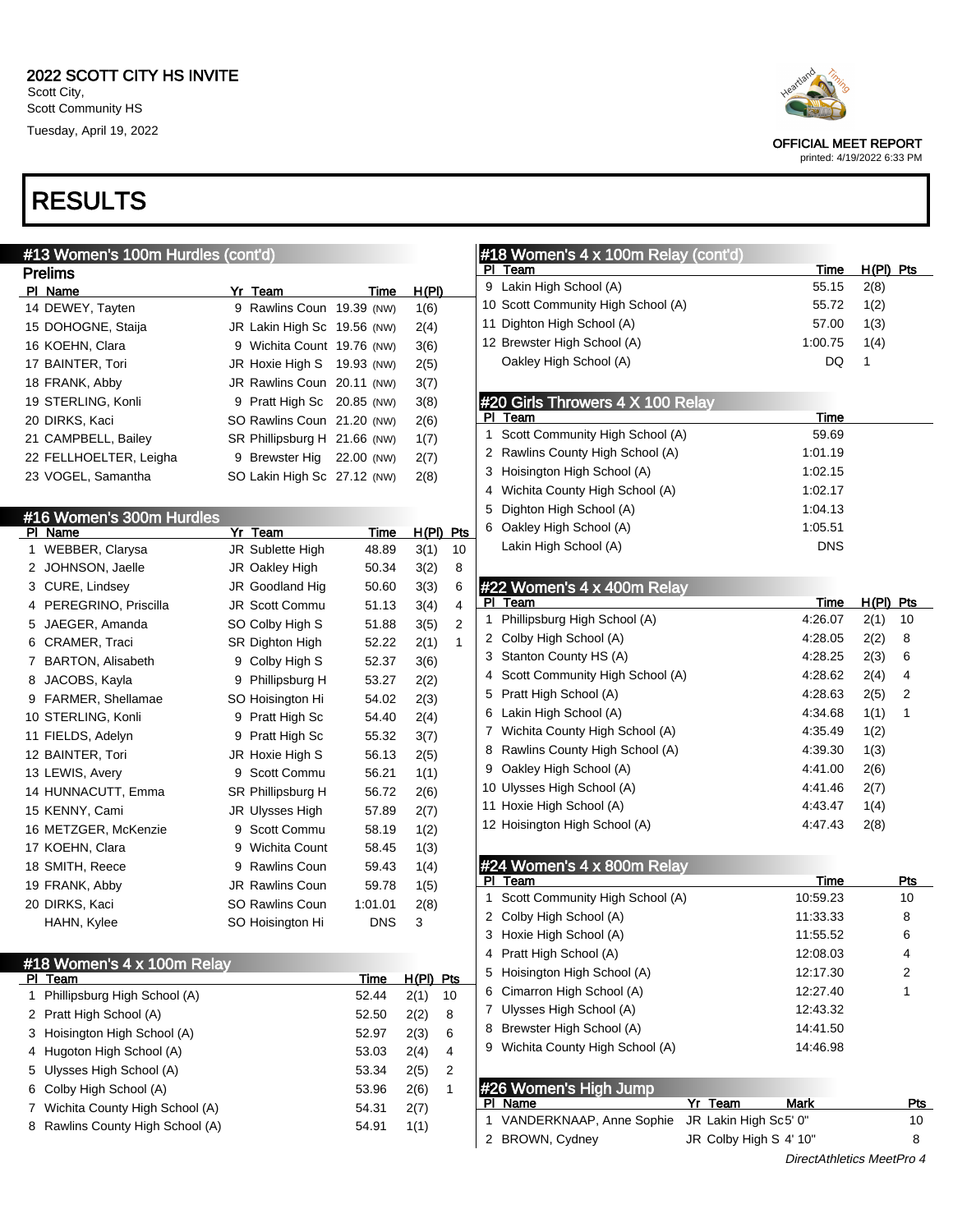## RESULTS

| Heartland |
|-----------|
|           |
|           |

OFFICIAL MEET REPORT printed: 4/19/2022 6:33 PM

| #26 Women's High Jump (cont'd) |                                                         |      |             |              | #30 Women's Long Jump (cont'd) |                                                         |             |             |                |
|--------------------------------|---------------------------------------------------------|------|-------------|--------------|--------------------------------|---------------------------------------------------------|-------------|-------------|----------------|
| PI Name                        | Yr Team                                                 | Mark |             | Pts          | PI Name                        | Yr Team                                                 | Mark        | $F(PI)$ Pts |                |
| 3 VOS, Gianna                  | JR Hugoton High 4' 10"                                  |      |             | 6            | 30 POWELL, Maleia              | JR Brewster Hig 12' 3" (NW)                             |             | 1(5)        |                |
| 4 RUMFORD, Ella                | SR Scott Commu 4' 8"                                    |      |             | 4            | 31 SIANQUI, Clarissa           | 9 Ulysses High 12' $2\frac{1}{2}$ (NW)                  |             | 1(6)        |                |
| 5 BAINTER, Emily               | 9 Hoxie High S 4' 8"                                    |      |             | 2            | 32 ROMERO, Nayeli              | 9 Ulysses High $12' 1'$ (NW)                            |             | 1(7)        |                |
| 6 STORMONT, Kendall            | 9 Cimarron Hig 4' 8"                                    |      |             | 1            | 33 HADEN, Kenzie               | SR Sublette High 11' 6 <sup>1</sup> / <sub>2</sub> (NW) |             | 1(8)        |                |
| 7 DEWEY, Tayten                | 9 Rawlins Coun4' 6"                                     |      |             |              | 34 PAEZ, Alyza                 | SO Ulysses High 11' $6\frac{1}{4}$ (NW)                 |             | 1(9)        |                |
| 8 JANTZ, Taryn                 | JR Cimarron Hig 4' 6"                                   |      |             |              | 35 PLATT, Jessica              | JR Brewster Hig $11'2^{3/4}$ (NW)                       |             | 1(10)       |                |
| 8 DENNY, Lakin                 | SR Colby High S 4' 6"                                   |      |             |              | 36 VITAL, Arely                | JR Oakley High $11'1'4$ (NW)                            |             | 1(11)       |                |
| 10 WHITE, Maile                | 9 Lakin High Sc4' 6"                                    |      |             |              | 37 VERA, Johanna               | SO Sublette High 9' 10 <sup>1</sup> / <sub>2</sub> (NW) |             | 1(12)       |                |
| 10 HUDSON, Bella               | 9 Oakley High 4'6"                                      |      |             |              | CERVANTES, Aleah               | SO Cimarron Hig DNS (NW)                                |             | 3           |                |
| WHIPPLE, Ayden                 | SO Dighton High NH                                      |      |             |              |                                |                                                         |             |             |                |
| BROWN, Macy                    | SO Scott Commu NH                                       |      |             |              | #32 Women's Triple Jump        |                                                         |             |             |                |
| CARRILLO, Paola                | JR Lakin High ScNH                                      |      |             |              | PI Name                        | Yr Team                                                 | <b>Mark</b> | F(PI) Pts   |                |
| TUBBS, liv                     | JR Colby High S NH                                      |      |             |              | 1 HAMILTON, Mia                | SR Colby High S 34' 0" (NW)                             |             | 2(1)        | 10             |
| BABCOCK, Abby                  | SR Phillipsburg HNH                                     |      |             |              | 2 ADIGUN, Summya               | JR Hugoton High 33' 11 $\frac{1}{2}$ (NW)               |             | 2(2)        | 8              |
|                                |                                                         |      |             |              | 3 VANDERKNAAP, Anne Sophie     | JR Lakin High Sc32' 7 <sup>1</sup> / <sub>2</sub> (NW)  |             | 2(3)        | 6              |
| #30 Women's Long Jump          |                                                         |      |             |              | 4 SCHIEFERECKE, Grayce         | JR Hoxie High S 32' $4\frac{1}{2}$ (NW)                 |             | 2(4)        | 4              |
| PI Name                        | Yr Team                                                 | Mark | $F(PI)$ Pts |              | 5 VON LEONROD, Allie           | JR Dighton High 32' 1 $\frac{1}{4}$ (NW)                |             | 2(5)        | $\overline{2}$ |
| 1 RIPPE, Michaela              | JR Rawlins Coun16' 41/2 (NW)                            |      | 3(1)        | 10           | 6 DONNENWERTH, Corinne         | SO Pratt High Sc 31' 8 <sup>1</sup> / <sub>2</sub> (NW) |             | 2(6)        | $\mathbf{1}$   |
| 2 TUBBS, liv                   | JR Colby High S 15' 7 <sup>1</sup> / <sub>2</sub> (NW)  |      | 3(2)        | 8            | 7 MCKEE, Brylee                | JR Colby High S 31' $6\frac{1}{4}$ (NW)                 |             | 2(7)        |                |
| 3 MCKEE, Brylee                | JR Colby High S 15' 6 <sup>1</sup> / <sub>2</sub> (NW)  |      | 3(3)        | 6            | 8 OSBORN, Abby                 | SR Cimarron Hig 31' 5 <sup>1/4</sup> (NW)               |             | 2(8)        |                |
| 4 WHITE, Sadie                 | 9 Cimarron Hig 14' 10 <sup>3/4</sup> (NW)               |      | 3(4)        | 4            | 9 SHARP, Karsyn                | JR Pratt High Sc 31' 3" (NW)                            |             | 2(9)        |                |
| 5 METCALF, Seanna              | SR Colby High S 14' 10" (NW)                            |      | 3(5)        | 2            | 10 KRIER, Karli                | SO Oakley High 30' 934 (NW)                             |             | 2(10)       |                |
| 6 GOCELA, Sheena               | SO Hoisington Hi 14' 334 (NW)                           |      | 3(6)        | $\mathbf{1}$ | 11 DAVIDSON, Jara              | SO Lakin High Sc30' 9" (NW)                             |             | 2(11)       |                |
| 7 BOGAN, Hedi                  | SR Hugoton High 14' 3 <sup>1/4</sup> (NW)               |      | 3(7)        |              | 12 ZIEGLER, Brooke             | 9 Pratt High Sc 30' 3" (NW)                             |             | 2(12)       |                |
| 8 DORIS, MaKenzie              | SR Dighton High 14' $0\frac{3}{4}$ (NW)                 |      | 2(1)        |              | 13 JANTZ, Taryn                | JR Cimarron Hig 30' $2\frac{1}{4}$ (NW)                 |             | 2(13)       |                |
| 9 GENTRY, Kendall              | 9 Scott Commu 13' 8 $\frac{1}{2}$ (NW)                  |      | 2(2)        |              | 14 DAVIS, Claire               | SO Dighton High 29' 10 <sup>3/4</sup> (NW)              |             | 1(1)        |                |
| 10 SCHIEFERECKE, Grayce        | JR Hoxie High S 13' 7 <sup>3/4</sup> (NW)               |      | 3(8)        |              | 15 HERNANDEZ, Jasive           | JR Wichita Count29' 5 <sup>3/4</sup> (NW)               |             | 1(2)        |                |
| 11 CONGER, Kya                 | 9 Goodland Hig 13' $6\frac{3}{4}$ (NW)                  |      | 2(3)        |              | 16 TERRIQUEZ, Erika            | SO Wichita Count29' 1 <sup>1</sup> / <sub>2</sub> (NW)  |             | 1(3)        |                |
| 12 DAVIS, Claire               | SO Dighton High 13' 6 <sup>1</sup> / <sub>2</sub> (NW)  |      | 2(4)        |              | 17 CHAVEZ, Erica               | SO Wichita Count28' 11 <sup>1</sup> / <sub>2</sub> (NW) |             | 1(4)        |                |
| 12 DAVIDSON, Jara              | SO Lakin High Sc13' 6 <sup>1</sup> /2 (NW)              |      | 2(4)        |              | 18 OWENS, Addison              | 9 Goodland Hig 28' 11" (NW)                             |             | 1(5)        |                |
| 12 SHARP, Karsyn               | JR Pratt High Sc 13' $6\frac{1}{2}$ (NW)                |      | 2(4)        |              | 19 BOYDSTON, Lexi              | SO Phillipsburg H28' $9\frac{1}{2}$ (NW)                |             | 2(14)       |                |
| 12 CHUMLEY, Nicole             | JR Rawlins Coun13' 61/2 (NW)                            |      | 3(9)        |              | 20 KENNEY, Kyla                | JR Phillipsburg H27' 9" (NW)                            |             | 1(6)        |                |
| 12 CORMAN, Caydence            | SO Phillipsburg H13' 6 <sup>1</sup> / <sub>2</sub> (NW) |      | 3(9)        |              | 21 SMITH, Reece                | 9 Rawlins Coun27' 7 <sup>1</sup> / <sub>2</sub> (NW)    |             | 1(7)        |                |
| 17 ALANIZ, Priscilla           | 9 Scott Commu 13' 6" (NW)                               |      | 1(1)        |              | 22 WHIPPLE, Ayden              | SO Dighton High 27' 2 <sup>3/4</sup> (NW)               |             | 1(8)        |                |
| 18 CARRILLO, Paola             | JR Lakin High Sc13' 534 (NW)                            |      | 2(7)        |              | 23 SIANQUI, Clarissa           | 9 Ulysses High $27'$ $2\frac{1}{4}$ (NW)                |             | 1(9)        |                |
| 19 ZIEGLER, Brooke             | 9 Pratt High Sc 13' 33/4 (NW)                           |      | 2(8)        |              | 24 ROMERO, Nayeli              | 9 Ulysses High 26' 10 $\frac{1}{4}$ (NW)                |             | 1(10)       |                |
| 20 VANDERKNAAP, Anne Sophie    | JR Lakin High Sc13' 3 <sup>1</sup> / <sub>2</sub> (NW)  |      | 2(9)        |              | 25 MCCAIN, Joselyn             | SO Rawlins Coun24' 8 <sup>3/4</sup> (NW)                |             | 1(11)       |                |
| 21 ESAREY, Kynzie              | 9 Hugoton High 13' $3\frac{1}{4}$ (NW)                  |      | 1(2)        |              | 26 WOODROW, Halle              | 9 Lakin High Sc24' $2\frac{3}{4}$ (NW)                  |             | 1(12)       |                |
| 21 KRIER, Karli                | SO Oakley High 13' 3 <sup>1/4</sup> (NW)                |      | 2(10)       |              | RICKARD, Arial                 | 9 Goodland Hig DNS (NW)                                 |             | 1           |                |
| 23 GOURLEY, Sofie              | 9 Hoxie High S 13' 2 <sup>3/4</sup> (NW)                |      |             |              |                                |                                                         |             |             |                |
| 24 BROWN, Macy                 | SO Scott Commu 12' 11 <sup>3/4</sup> (NW)               |      | 3(11)       |              |                                |                                                         |             |             |                |
|                                |                                                         |      | 1(3)        |              | #34 Women's Shot Put           |                                                         |             |             |                |
| 25 TERRIQUEZ, Erika            | SO Wichita Count12' 11 <sup>1/4</sup> (NW)              |      | 2(11)       |              | PI Name                        | Yr Team                                                 | Mark        | $F(PI)$ Pts |                |
| 26 SLOCUM, Abigail             | SO Hugoton High 12' 10 <sup>3/4</sup> (NW)              |      | 1(4)        |              | 1 BOOKER, Liberty              | SR Oakley High 39' 7"                                   |             | 4(1)        | -10            |
| 27 ALCARAZ, Giselle            | 9 Wichita Count12' 93/4 (NW)                            |      | 2(12)       |              | 2 STAFFORD, Ja'Asia            | SO Wallace Coun38' 5"                                   |             | 4(2)        | 8              |
| 28 MEDINA, Samantha            | 9 Wichita Count12' 8" (NW)                              |      | 2(13)       |              | 3 JONES, Brooklynn             | SR Colby High S 37' 7"                                  |             | 4(3)        | 6              |
| 28 BOYDSTON, Lexi              | SO Phillipsburg H12' 8" (NW)                            |      | 3(12)       |              | 4 GALL, Tomi                   | SR Dighton High 36' 111/2                               |             | 4(4)        | 4              |
|                                |                                                         |      |             |              |                                |                                                         |             |             |                |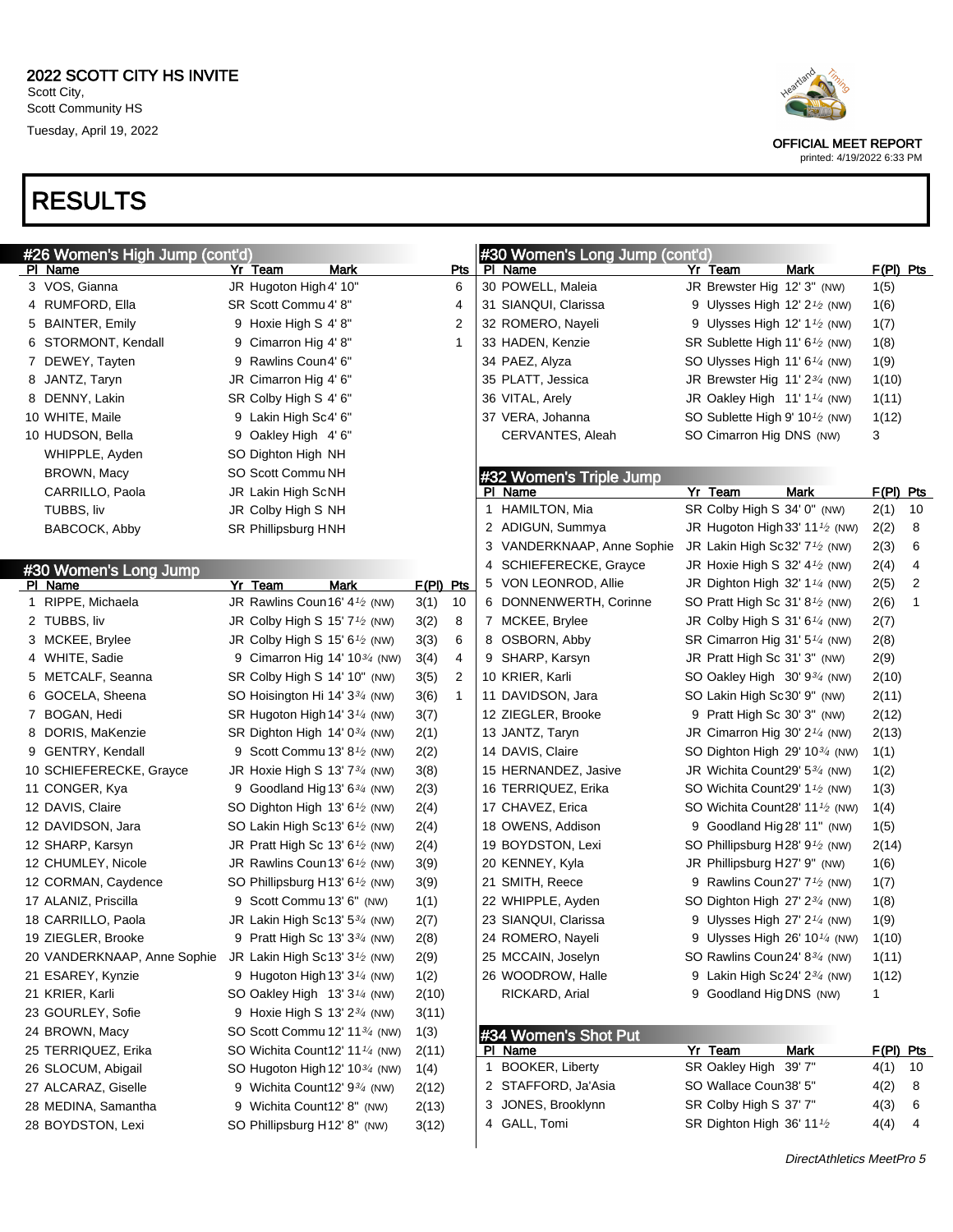## RESULTS



OFFICIAL MEET REPORT

|                          | #34 Women's Shot Put (cont'd) |                                                    |      |             |   | #34 Women's Shot Put (cont'd) |   |                          |            |             |    |
|--------------------------|-------------------------------|----------------------------------------------------|------|-------------|---|-------------------------------|---|--------------------------|------------|-------------|----|
| PI Name                  |                               | Yr Team                                            | Mark | $F(PI)$ Pts |   | PI Name                       |   | Yr Team                  | Mark       | $F(PI)$ Pts |    |
| 5 SONDAY, Caitlyn        |                               | JR Cimarron Hig 36' 11"                            |      | 4(5)        | 2 | <b>BOOKER, Justice</b>        |   | SO Oakley High           | <b>DNS</b> | 3           |    |
| 6 DIERKING, Austin       |                               | JR Phillipsburg H34' 3"                            |      | 4(6)        | 1 | SAMMONS, Heather              |   | SO Oakley High DNS       |            | 4           |    |
| 7 HAMLIN, Mikyn          |                               | JR Hugoton High 33' 9"                             |      | 4(7)        |   | FENNER, Jayden                |   | JR Hoxie High S DNS      |            | 4           |    |
| 8 WESTERGARD, Madison    |                               | SR Scott Commu 32' 5 <sup>1</sup> /2               |      | 3(1)        |   |                               |   |                          |            |             |    |
| 9 NICHOLS, Klarissa      |                               | SO Goodland Hig 31' 7"                             |      | 3(2)        |   | #36 Women's Discus            |   |                          |            |             |    |
| 10 PERRY, Hope           |                               | SR Wallace Coun31' 6 <sup>1</sup> /2               |      | 3(3)        |   | PI Name                       |   | Yr_Team                  | Mark       | F(PI) Pts   |    |
| 11 SCHWARTZ, Abby        |                               | SO Scott Commu 31' 2"                              |      | 2(1)        |   | 1 WESTERGARD, Madison         |   | SR Scott Commu 106' 4"   |            | 3(1)        | 10 |
| 12 BETZ, Mya             |                               | SR Colby High S 31' 11/2                           |      | 4(8)        |   | 2 VALASCO, Taia               |   | SR Ulysses High 90' 1"   |            | 3(2)        | 8  |
| 13 MICEK, Abby           |                               | SO Rawlins Coun30' 91/2                            |      | 4(9)        |   | 3 BACHMAN, Taegan             |   | JR Lakin High Sc90' 0"   |            | 2(1)        | 6  |
| 14 STANLEY, Brenn        |                               | 9 Colby High S 30' 9"                              |      | 3(4)        |   | 4 CHAVEZ, Cindy               |   | SR Colby High S 89' 0"   |            | 3(3)        | 3  |
| 15 KOEHN, Amelia         |                               | SR Wichita Count30' 6"                             |      | 3(5)        |   | 4 TROUT, Megan                |   | 9 Scott Commu 89' 0"     |            | 3(3)        | 3  |
| 16 WEBBER, Clarysa       |                               | JR Sublette High 30' 1"                            |      | 4(10)       |   | 6 PETERSILIE, Lexus           |   | SO Hoisington Hi 86' 8"  |            | 1(1)        | 1  |
| 17 JOHNSON, McKenzie     |                               | SR Dighton High 30' 0 $\frac{1}{4}$                |      | 2(2)        |   | 7 WHIPPLE, Jessica            |   | JR Dighton High 86' 4"   |            | 2(2)        |    |
| 18 SOWERS, Johnna        |                               | JR Scott Commu 29' 9 <sup>1</sup> /2               |      | 3(6)        |   | 8 ALFONSO, Lidia              |   | SO Scott Commu 86' 3"    |            | 2(3)        |    |
| 19 BACHMAN, Taegan       |                               | JR Lakin High Sc29' 4"                             |      | 2(3)        |   | 9 GARCIA, Dalia               |   | SR Ulysses High 85' 8"   |            | 3(5)        |    |
| 20 ROGERS, Kinley        |                               | SO Hoxie High S 28' 10 $\frac{3}{4}$               |      | 3(7)        |   | 10 KOEHN, Amelia              |   | SR Wichita Count84' 11"  |            | 2(4)        |    |
| 21 BIERMANN, Sidney      |                               | SO Wichita Count28' 10 <sup>1</sup> /2             |      | 3(8)        |   | 10 MICEK, Abby                |   | SO Rawlins Coun84' 11"   |            | 3(6)        |    |
| 22 VALASCO, Taia         |                               | SR Ulysses High 28' $5\frac{1}{2}$                 |      | 3(9)        |   | 12 OWENS, Jordin              |   | JR Goodland Hig 84' 3"   |            | 2(5)        |    |
| 23 PETERSILIE, Lexus     |                               | SO Hoisington Hi 28' 0"                            |      | 2(4)        |   | 13 BETZ, Mya                  |   | SR Colby High S 83' 7"   |            | 3(7)        |    |
| 24 RIPPIE, Adison        |                               | JR Hoisington Hi 27' 11 $\frac{3}{4}$              |      | 3(10)       |   | 14 DIERKING, Austin           |   | JR Phillipsburg H82' 0"  |            | 3(8)        |    |
| 25 NICHOLS, Mariyah      |                               | JR Rawlins Coun27' 11"                             |      | 2(5)        |   | 15 SONDAY, Caitlyn            |   | JR Cimarron Hig 80' 3"   |            | 3(9)        |    |
| 26 WHIPPLE, Jessica      |                               | JR Dighton High 27' 10 <sup>1</sup> / <sub>2</sub> |      | 3(11)       |   | 16 CARTER, Melody             |   | SR Cimarron Hig 79' 0"   |            | 3(10)       |    |
| 27 OWENS, Jordin         |                               | JR Goodland Hig 27' $6\frac{1}{2}$                 |      | 4(11)       |   | 16 THOMPSON, Keimarla         |   | SO Pratt High Sc 79' 0"  |            | 3(10)       |    |
| 28 BILLINGS, Jocelyn     |                               | SO Phillipsburg H26' 11"                           |      | 2(6)        |   | 18 GALL, Tomi                 |   | SR Dighton High 78' 2"   |            | 3(12)       |    |
| 29 DIBBLE, Emma          |                               | SO Phillipsburg H26' 10"                           |      | 2(7)        |   | 19 BILLINGS, Jocelyn          |   | SO Phillipsburg H77' 10" |            | 2(6)        |    |
| 30 BREWER, Livvy         |                               | JR Hoisington Hi 26' 1 <sup><math>1/2</math></sup> |      | 3(12)       |   | 20 LEMUS, Stefanie            |   | SO Wichita Count76' 3"   |            | 1(2)        |    |
| 31 THOMPSON, Keimarla    |                               | SO Pratt High Sc 25' 6"                            |      | 2(8)        |   | 21 CLYMER, Eliana             |   | JR Brewster Hig 75' 8"   |            | 1(3)        |    |
| 32 COOK, Jordan          |                               | JR Pratt High Sc 25' $1\frac{1}{2}$                |      | 3(13)       |   | 22 LEHMAN, Olivia             |   | JR Goodland Hig 75' 6"   |            | 3(13)       |    |
| 33 GARCIA, Dalia         |                               | SR Ulysses High 24' 5 <sup>1</sup> /2              |      | 2(9)        |   | 23 STAFFORD, Ja'Asia          |   | SO Wallace Coun74' 10"   |            | 3(14)       |    |
| 34 SONDAY, Crimson       |                               | 9 Cimarron Hig 24' $0\frac{1}{2}$                  |      | 2(10)       |   | 24 NOLAND, Jewels             |   | SO Hugoton High 71' 6"   |            | 2(7)        |    |
| 35 JIMENEZ, Vanesa       |                               | JR Wichita Count23' 9 <sup>1</sup> /2              |      | 1(1)        |   | 25 RIPPIE, Adison             |   | JR Hoisington Hi 69' 7"  |            | 2(8)        |    |
| 36 CHAFFIN, Charlee      |                               | JR Cimarron Hig 23' 9 <sup>1/4</sup>               |      | 2(11)       |   | 26 ROGERS, Kinley             |   | SO Hoxie High S 69' 4"   |            | 2(9)        |    |
| 37 NOLAND, Jewels        |                               | SO Hugoton High 23' 7"                             |      | 1(2)        |   | 27 RIPPE, Allison             | 9 | Rawlins Coun69' 0"       |            | 2(10)       |    |
| 38 FELLHOELTER, Libertee |                               | SO Brewster Hig 23' $5\frac{1}{4}$                 |      | 1(3)        |   | 28 STANLEY, Brenn             | 9 | Colby High S 68' 10"     |            | 2(11)       |    |
| 39 ANGELL, Raeleigh      |                               | SO Hugoton High 23' 0 $\frac{1}{4}$                |      | 1(4)        |   | 29 SHARPE, Ryley              |   | JR Oakley High 67' 1"    |            | 2(12)       |    |
| 40 VALLES, Breiana       |                               | SR Sublette High 22' 7"                            |      | 2(12)       |   | 30 BOOKER, Liberty            |   | SR Oakley High 65' 6"    |            | 3(15)       |    |
| 41 HAUSER, Jovi          |                               | 9 Ulysses High 21' 10 $\frac{1}{2}$                |      | 1(5)        |   | 31 BEATON, Grace              |   | JR Dighton High 65' 2"   |            | 1(4)        |    |
| 42 FOOTE, Molly          |                               | SR Hoxie High S 21' 0"                             |      | 1(6)        |   | 32 BREWER, Livvy              |   | JR Hoisington Hi 63' 8"  |            | 1(5)        |    |
| 43 FENNER, Brylie        |                               | 9 Goodland Hig 20' 0"                              |      | 1(7)        |   | 33 NICHOLS, Mariyah           |   | JR Rawlins Coun61' 0"    |            | 3(16)       |    |
| 44 SHIRK, Addison        |                               | SO Stanton Coun 19' 23/4                           |      | 1(8)        |   | 34 LAMB, Macy                 |   | SR Oakley High 59' 7"    |            | 1(6)        |    |
| 45 SAAVEDRA, Mariah      |                               | 9 Stanton Coun 18' 334                             |      | 1(9)        |   | 35 COOK, Jordan               |   | JR Pratt High Sc 59' 6"  |            | 2(13)       |    |
| 46 SOLIS, Alejandra      |                               | 9 Stanton Coun 16' $7\frac{1}{2}$                  |      | 1(10)       |   | 36 FELLHOELTER, Libertee      |   | SO Brewster Hig 58' 10"  |            | 1(7)        |    |
| PHOENIX, Emma            |                               | 9 Sublette High DNS                                |      | 1           |   | 37 CHAFFIN, Charlee           |   | JR Cimarron Hig 56' 10"  |            | 1(8)        |    |
| VOGEL, Samantha          |                               | SO Lakin High ScDNS                                |      | 1           |   | 38 ORTIZ, Jenni               |   | 9 Wichita Count56' 9"    |            | 1(9)        |    |
| GROTH, Brooke            |                               | JR Lakin High ScDNS                                |      | 1           |   | 39 SHIRK, Addison             |   | SO Stanton Coun 56' 5"   |            | 1(10)       |    |
| RIPPE, Allison           |                               | 9 Rawlins CounDNS                                  |      | 2           |   | 40 LEIDIG, Callie             |   | 9 Phillipsburg H56' 3"   |            | 2(14)       |    |
|                          |                               |                                                    |      |             |   |                               |   |                          |            |             |    |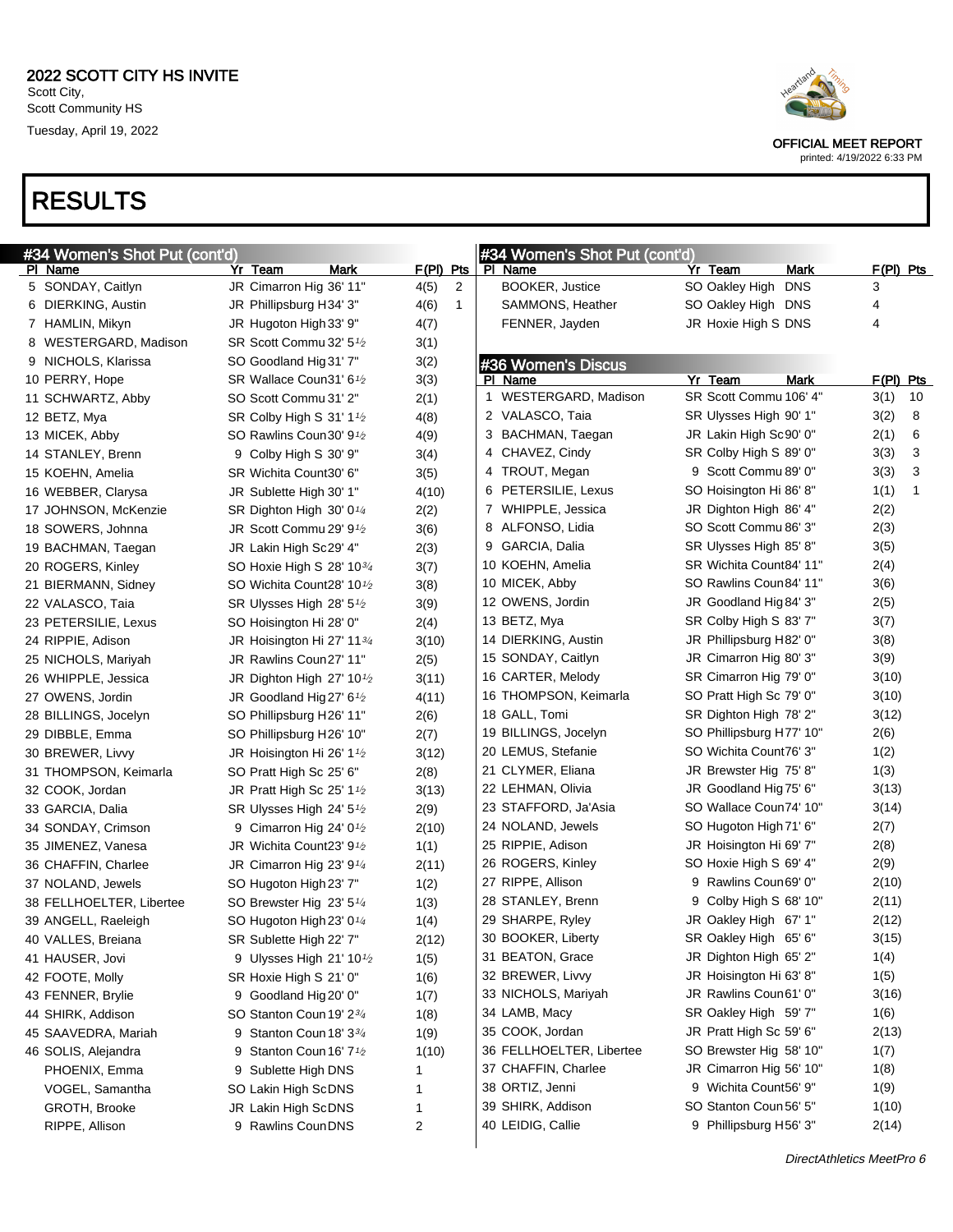## RESULTS

| #36 Women's Discus (cont'd) |   |                         |             |    |   | #38 Women's Javelin (cont'd) |   |                              |       |              |              |
|-----------------------------|---|-------------------------|-------------|----|---|------------------------------|---|------------------------------|-------|--------------|--------------|
| PI Name                     |   | Yr Team<br>Mark         | $F(PI)$ Pts |    |   | PI Name                      |   | Yr Team                      | Mark  |              | $F(PI)$ Pts  |
| 41 FOOTE, Molly             |   | SR Hoxie High S 51' 6"  | 1(11)       |    |   | 37 SHARPE, Ryley             |   | JR Oakley High 65' 4"        |       | 1(9)         |              |
| 42 HAUSER, Jovi             |   | 9 Ulysses High 46' 2"   | 1(12)       |    |   | 38 BOCKWINKEL, Kaylie        |   | JR Oakley High 64' 8"        |       | 1(10)        |              |
| 43 SOLIS, Alejandra         |   | 9 Stanton Coun 42' 3"   | 1(13)       |    |   | 39 RIPPE, Allison            | 9 | Rawlins Coun64' 6"           |       | 1(11)        |              |
| 44 SAAVEDRA, Mariah         | 9 | Stanton Coun 40' 10"    | 1(14)       |    |   | 40 NICHOLS, Klarissa         |   | SO Goodland Hig 64' 5"       |       | 1(12)        |              |
| PHOENIX, Emma               | 9 | Sublette High DNS       | 1           |    |   | 41 DIERKING, Austin          |   | JR Phillipsburg H63' 9"      |       | 2(13)        |              |
| FENNER, Jayden              |   | JR Hoxie High S DNS     | 1           |    |   | 42 VALLES, Breiana           |   | SR Sublette High 61' 1"      |       | 1(13)        |              |
| NICHOLS, Klarissa           |   | SO Goodland Hig DNS     | 2           |    |   | 43 VOGEL, Samantha           |   | SO Lakin High Sc55' 4"       |       | 2(14)        |              |
|                             |   |                         |             |    |   | 44 FENNER, Jayden            |   | JR Hoxie High S 54' 1"       |       | 1(14)        |              |
| #38 Women's Javelin         |   |                         |             |    |   | 45 SAAVEDRA, Mariah          | 9 | Stanton Coun 52' 9"          |       | 1(15)        |              |
| PI Name                     |   | Yr Team<br>Mark         | $F(PI)$ Pts |    |   | 46 SOLIS, Alejandra          | 9 | Stanton Coun 28' 1"          |       | 1(16)        |              |
| 1 CURE, Lindsey             |   | JR Goodland Hig 129' 2" | 3(1)        | 10 |   | STAFFORD, Ja'Asia            |   | SO Wallace CounDNS           |       | 2            |              |
| 2 JONES, Brooklynn          |   | SR Colby High S 125' 2" | 3(2)        | 8  |   | RIPPIE, Adison               |   | JR Hoisington Hi DNS         |       | 2            |              |
| 3 BAINTER, Emily            |   | 9 Hoxie High S 102' 10" | 3(3)        | 6  |   |                              |   |                              |       |              |              |
| 4 CARTER, Melody            |   | SR Cimarron Hig 101' 9" | 3(4)        |    |   | #1 Men's 100 Meters          |   |                              |       |              |              |
| 5 FLANAGIN, Ali             |   | 9 Colby High S 100' 10" | 3(5)        | 2  |   | <b>Finals</b>                |   |                              |       | Wind: (+0.0) |              |
| 6 SCHULTZ, Hanna            |   | SR Dighton High 100' 0" | 3(6)        | 1  |   | PI Name                      |   | Yr Team                      | Time  |              | Pts          |
| 7 RUMFORD, Ella             |   | SR Scott Commu 95' 1"   | 3(7)        |    | 1 | HENDRIX, Brady               |   | SR Lakin High Sc             | 10.83 |              | 10           |
| 8 ROSE, Tara                |   | JR Scott Commu 93' 2"   | 3(8)        |    |   | 2 WILKISON, Hector           |   | JR Dighton High              | 11.28 |              | 8            |
| 9 ROGERS, Kinley            |   | SO Hoxie High S 93' 0"  | 3(9)        |    |   | 3 GONZALEZ, Servando         |   | SR Lakin High Sc             | 11.39 |              | 6            |
| 10 WEBBER, Clarysa          |   | JR Sublette High 92' 6" | 3(10)       |    |   | 4 HARLAND, Broc              |   | JR Ulysses High              | 11.42 |              | 4            |
| 11 STANLEY, Brenn           |   | 9 Colby High S 92' 1"   | 3(11)       |    |   | 5 ROSALES, Isaiah            |   | SO Colby High S              | 11.54 |              | 2            |
| 12 VALASCO, Taia            |   | SR Ulysses High 91'8"   | 1(1)        |    |   | 6 MACIAS, Santiago           |   | JR Hugoton High              | 11.56 |              | $\mathbf{1}$ |
| 13 DONNENWERTH, Corinne     |   | SO Pratt High Sc 90' 4" | 1(2)        |    | 7 | ROBINSON, Legend             |   | SR Hoisington Hi             | 11.65 |              |              |
| 14 CRAMER, Traci            |   | SR Dighton High 89' 7"  | 2(1)        |    |   | 8 HERNANDEZ, Miguel          |   | JR Sublette High             | 11.78 |              |              |
| 15 BACHMAN, Taegan          |   | JR Lakin High Sc87' 0"  | 3(12)       |    |   |                              |   |                              |       |              |              |
| 16 MICEK, Abby              |   | SO Rawlins Coun85' 6"   | 3(13)       |    |   | <b>Prelims</b>               |   |                              |       |              |              |
| 17 SOWERS, Johnna           |   | JR Scott Commu 85' 2"   | 3(14)       |    |   | PI Name                      |   | Yr Team                      | Time  | H(PI)        |              |
| 18 HERNANDEZ, Jasive        |   | JR Wichita Count84' 6"  | 2(2)        |    |   | 1 HENDRIX, Brady             |   | SR Lakin High Sc 10.98 (NW)Q |       | 1(1)         |              |
| 19 GROTH, Brooke            |   | JR Lakin High Sc84' 3"  | 2(3)        |    |   | 2 HERNANDEZ, Miguel          |   | JR Sublette High 11.40 (NW)Q |       | 3(1)         |              |
| 20 BILLINGS, Jocelyn        |   | SO Phillipsburg H82' 7" | 2(4)        |    |   | 3 HARLAND, Broc              |   | JR Ulysses High 11.48 (NW)Q  |       | 7(1)         |              |
| 21 STRONG, Sydnie           |   | JR Hoisington Hi 81' 6" | 1(3)        |    |   | 4 MACIAS, Santiago           |   | JR Hugoton High 11.50 (NW)Q  |       | 6(1)         |              |
| 22 HUFFMAN, Marissa         |   | SR Oakley High 81' 5"   | 2(5)        |    |   | 5 WILKISON, Hector           |   | JR Dighton High 11.52 (NW)Q  |       | 4(1)         |              |
| 23 FROESE, Rachel           |   | JR Sublette High 79' 1" | 2(6)        |    |   | 6 ROSALES, Isaiah            |   | SO Colby High S 11.53 (NW)q  |       | 3(2)         |              |
| 24 WELLS, Kaelyn            |   | JR Rawlins Coun78' 10"  | 3(15)       |    |   | 7 GONZALEZ, Servando         |   | SR Lakin High Sc 11.54 (NW)Q |       | 2(1)         |              |
| 25 CANNY, Lauren            |   | SO Stanton Coun 78' 7"  | 2(7)        |    |   | 8 ROBINSON, Legend           |   | SR Hoisington Hi 11.60 (NW)Q |       | 5(1)         |              |
| 26 THOMPSON, Keimarla       |   | SO Pratt High Sc 77' 5" | 3(16)       |    | 9 | MILLER, Lance                |   | SR Scott Commu 11.63 (NW)    |       | 1(2)         |              |
| 27 VON LEONROD, Allie       |   | JR Dighton High 77' 3"  | 1(4)        |    |   | 10 SALINAS, Braysen          |   | SO Ulysses High 11.67 (NW)   |       | 5(2)         |              |
| 28 GARCIA, Dalia            |   | SR Ulysses High 77' 0"  | 2(8)        |    |   | 11 SALCIDO, Armando          |   | 9 Lakin High Sc 11.67 (NW)   |       | 7(2)         |              |
| 29 WIGGS, Allison           |   | SR Wichita Count76' 3"  | 1(5)        |    |   | 12 LEBEAU, Nathan            |   | JR Scott Commu 11.78 (NW)    |       | 1(3)         |              |
| 30 SIMONS, Anna             |   | SO Wichita Count75' 8"  | 2(9)        |    |   | 13 WALKER, Austen            |   | JR Wallace Coun 11.92 (NW)   |       | 3(3)         |              |
| 31 PERRY, Hope              |   | SR Wallace Coun74' 3"   | 2(10)       |    |   | 14 ARJONA, Juan              |   | SO Cimarron Hig 12.02 (NW)   |       | 5(3)         |              |
| 32 OWENS, Jordin            |   | JR Goodland Hig 72' 9"  | 2(11)       |    |   | 15 TINOCO, Erick             |   | SR Hugoton High 12.04 (NW)   |       | 6(2)         |              |
| 33 WERTH, Paislie           |   | JR Cimarron Hig 70' 4"  | 1(6)        |    |   | 16 HERMOSILLO, Erhik         |   | JR Wichita Count 12.05 (NW)  |       | 2(2)         |              |
| 34 COOK, Jordan             |   | JR Pratt High Sc 69' 3" | 2(12)       |    |   | 17 JENKINSON, Jack           |   | 9 Dighton High 12.08 (NW)    |       | 5(4)         |              |
| 35 HAUSER, Jovi             |   | 9 Ulysses High 68' 5"   | 1(7)        |    |   | 18 RUBIAL, Anthony           |   | 9 Goodland Hig 12.11 (NW)    |       | 7(3)         |              |
| 36 KENNEY, Kyla             |   | JR Phillipsburg H66' 7" | 1(8)        |    |   | 19 CULWELL, Dorian           |   | 9 Rawlins Coun 12.14 (NW)    |       | 7(4)         |              |
|                             |   |                         |             |    |   |                              |   |                              |       |              |              |



OFFICIAL MEET REPORT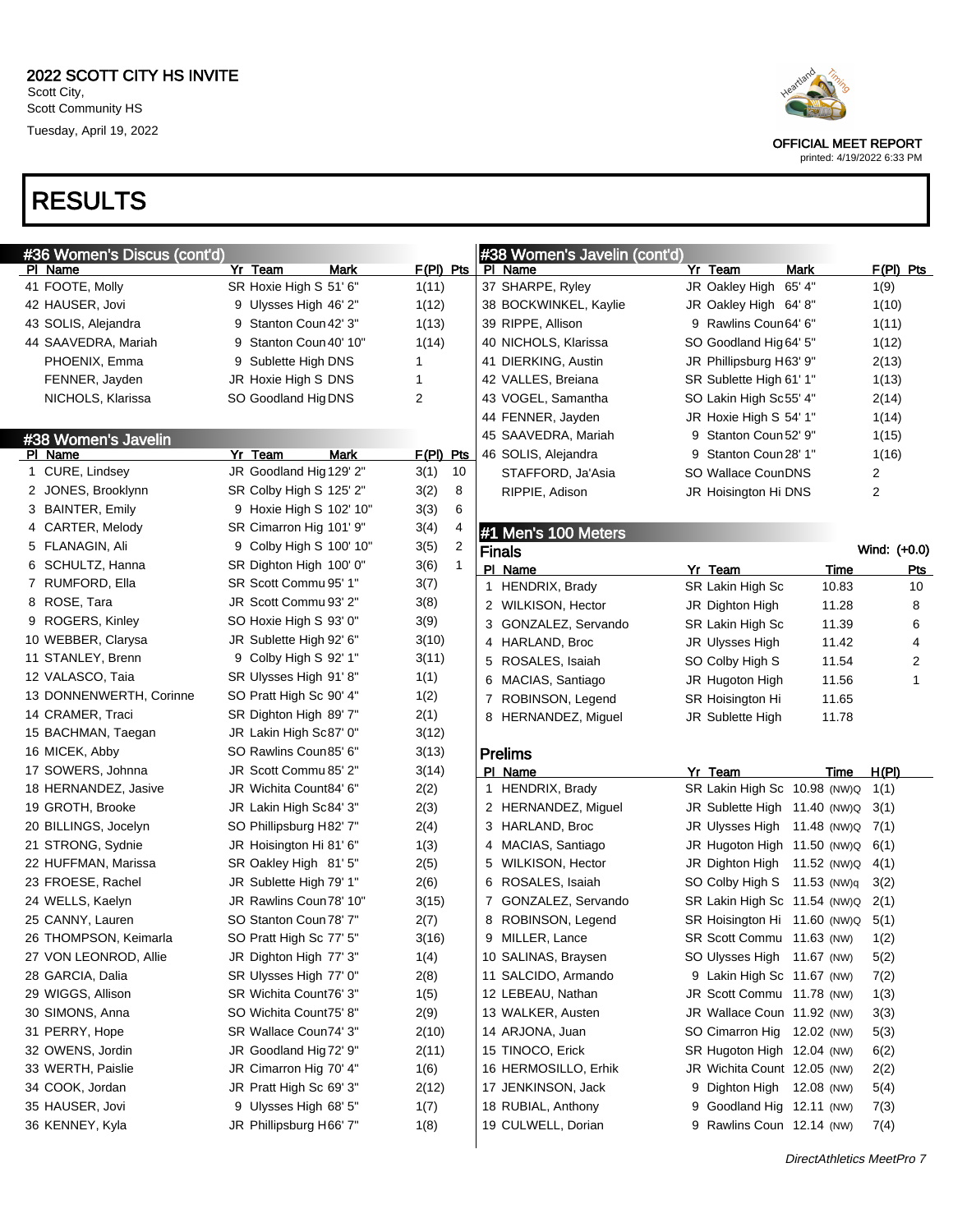| #1 Men's 100 Meters (cont'd) |                             |             |                | #3 Men's 200 Meters (cont'd) |   |                              |            |       |
|------------------------------|-----------------------------|-------------|----------------|------------------------------|---|------------------------------|------------|-------|
| <b>Prelims</b>               |                             |             |                | <b>Prelims</b>               |   |                              |            |       |
| PI Name                      | Yr Team                     | Time        | H(PI)          | PI Name                      |   | Yr Team                      | Time       | H(PI) |
| 20 MADER, Jonathan           | SO Hoxie High S             | 12.16 (NW)  | 4(2)           | 3 MACIAS, Santiago           |   | JR Hugoton High 25.24 (NW)Q  |            | 5(1)  |
| 21 VAGHER, Brennan           | SR Ulysses High 12.21 (NW)  |             | 6(3)           | 4 VAN ALLEN, Alex            |   | 9 Phillipsburg H 25.84 (NW)Q |            | 3(1)  |
| 22 EDWARDS, Ace              | SO Wallace Coun 12.22 (NW)  |             | 7(5)           | 5 CARDIEL, Gael              |   | SO Cimarron Hig 25.94 (NW)q  |            | 4(2)  |
| 23 RAMIREZ, Miguel           | 9 Cimarron Hig 12.23 (NW)   |             | 5(5)           | 6 HERNANDEZ, Miguel          |   | JR Sublette High 25.97 (NW)Q |            | 6(1)  |
| 24 SEUDASS, Joshua           | SR Goodland Hig 12.26 (NW)  |             | 2(3)           | 7 ROBINSON, Legend           |   | SR Hoisington Hi 26.01 (NW)q |            | 5(2)  |
| 25 THOMPSON, Ke'Rel          | JR Pratt High Sc 12.31 (NW) |             | 6(4)           | 8 OROPEZA, Jeremy            |   | SO Lakin High Sc 26.20 (NW)  |            | 3(2)  |
| 26 SRAMEK, Ryan              | 9 Rawlins Coun 12.33 (NW)   |             | 3(4)           | JOHNSON, Cade<br>9           |   | JR Wallace Coun 26.23 (NW)   |            | 3(3)  |
| 27 MARTIN, Isaac             | SO Hugoton High 12.34 (NW)  |             | 4(3)           | 10 SALCIDO, Armando          |   | 9 Lakin High Sc 26.31 (NW)   |            | 6(2)  |
| 28 REIF, Brady               | 9 Hoisington Hi 12.35 (NW)  |             | 3(5)           | 11 MENDEZ, Danzel            |   | SO Ulysses High 26.32 (NW)   |            | 4(3)  |
| 29 CZARNEK, Kyler            | JR Hoisington Hi 12.39 (NW) |             | 4(4)           | 12 HARDY, Devontay           |   | JR Goodland Hig 26.35 (NW)Q  |            | 2(1)  |
| 30 DINKEL, Kean              | SO Wallace Coun 12.40 (NW)  |             | 2(4)           | 13 BENNETT, Carson           |   | JR Hugoton High 26.55 (NW)   |            | 5(3)  |
| 31 BERLS, Mason              | 9 Goodland Hig 12.41 (NW)   |             | 5(6)           | 14 ALVARADO, Jasiel          |   | SR Pratt High Sc 26.69 (NW)  |            | 1(2)  |
| 32 MARCHANT, Christian       | JR Wichita Count 12.43 (NW) |             | 2(5)           | 15 HARLAND, Broc             |   | JR Ulysses High 26.73 (NW)   |            | 2(2)  |
| 33 BALLUCH, Donovan          | SR Hoxie High S 12.49 (NW)  |             | 1(4)           | 16 EDWARDS, Ace              |   | SO Wallace Coun 26.74 (NW)   |            | 3(4)  |
| 34 MACIAS, Daniel            | 9 Oakley High               | 12.54 (NW)  | 6(5)           | 17 COLEMAN, Jaden            |   | SR Dighton High              | 26.82 (NW) | 1(3)  |
| 35 PRICE, Ryland             | 9 Dighton High              | 12.54 (NW)  | 2(6)           | 18 COOK, Kelton              |   | 9 Scott Commu 26.86 (NW)     |            | 2(3)  |
| 36 PUENTES, Miguel           | SR Sublette High 12.59 (NW) |             | 1(5)           | 19 DIERCKS, Isaac            |   | SO Hoxie High S 26.99 (NW)   |            | 3(5)  |
| 37 SAENZ, Edgar              | 9 Sublette High 12.68 (NW)  |             | 7(6)           | 20 RUBIAL, Anthony           |   | 9 Goodland Hig 27.02 (NW)    |            | 3(6)  |
| 38 SISSON, Hunter            | 9 Phillipsburg H 12.83 (NW) |             | 6(6)           | 21 PUENTES, Miguel           |   | SR Sublette High 27.24 (NW)  |            | 4(4)  |
| 39 PLUMMER, Ace              | SO Oakley High              | 12.95 (NW)  | 1(6)           | 22 SISSON, Kaden             |   | 9 Phillipsburg H 27.29 (NW)  |            | 3(7)  |
| 40 MUNK, Braxton             | 9 Hoxie High S              | 13.23 (NW)  | 2(7)           | 23 THOMPSON, Ke'Rel          |   | JR Pratt High Sc 27.31 (NW)  |            | 5(4)  |
| 41 PURVIS, Connor            | JR Brewster Hig             | 13.34 (NW)  | 1(7)           | 24 PRICE, Ryland             | 9 | Dighton High 27.33 (NW)      |            | 4(5)  |
| 42 HICKERT, Leo              | 9 Brewster Hig              | 13.49 (NW)  | 6(7)           | 25 PANDO, Jacob              |   | 9 Cimarron Hig 27.37 (NW)    |            | 5(5)  |
| 43 STEPHENSON, Connor        | SO Oakley High              | 13.60 (NW)  | 4(5)           | 26 HERMOSILLO, Erhik         |   | JR Wichita Count 27.62 (NW)  |            | 6(3)  |
| 44 OWENS, Tanner             | 9 Brewster Hig              | 13.74 (NW)  | 4(6)           | 27 LIRA, Julian              |   | SR Wichita Count 27.81 (NW)  |            | 1(4)  |
| 45 HERNANDEZ, Johnathan      | 9 Stanton Coun 13.83 (NW)   |             | 3(6)           | 28 PURVIS, LJ                |   | SO Goodland Hig 27.86 (NW)   |            | 1(5)  |
| 46 BAALMAN, Tucker           | Hoxie High S                | 20.50 (NW)  | 1(8)           | 29 CULWELL, Dorian           |   | 9 Rawlins Coun 27.88 (NW)    |            | 6(4)  |
| PANDO, Jacob                 | 9 Cimarron Hig              | FS (NW)     | $\overline{7}$ | 30 CZARNEK, Kyler            |   | JR Hoisington Hi 27.99 (NW)  |            | 5(6)  |
|                              |                             |             |                | 31 GARCIA, Erik              |   | SO Cimarron Hig 28.19 (NW)   |            | 5(7)  |
| #3 Men's 200 Meters          |                             |             |                | 32 REIF, Brady               |   | 9 Hoisington Hi 28.28 (NW)   |            | 2(4)  |
| <b>Finals</b>                |                             |             | Wind: (+0.0)   | 33 WALKER, Austen            |   | JR Wallace Coun 28.37 (NW)   |            | 2(5)  |
| PI Name                      | Yr Team                     | Time        | Pts            | 34 KEETEN, Cole              |   | 9 Phillipsburg H 28.37 (NW)  |            | 4(6)  |
| 1 HENDRIX, Brady             | SR Lakin High Sc            | 24.12       | 10             | 35 PLUMMER, Ace              |   | SO Oakley High               | 28.55 (NW) | 1(6)  |
| 2 THOMAS, Jace               | <b>JR Scott Commu</b>       | 24.72       | 8              | 36 LARSHUS, Noah             |   | JR Oakley High               | 28.59 (NW) | 1(7)  |
| 3 HARDY, Devontay            | JR Goodland Hig             | 25.26       | 6              | 37 REDINGER, Alex            | 9 | Rawlins Coun 29.03 (NW)      |            | 3(8)  |
| 4 HERNANDEZ, Miguel          | JR Sublette High            | 25.44       | 4              | 38 HERNANDEZ, Johnathan      | 9 | Stanton Coun 30.07 (NW)      |            | 4(7)  |
| 5 MACIAS, Santiago           | JR Hugoton High             | 25.49       | 2              | 39 SAENZ, Edgar              |   | 9 Sublette High              | 30.45 (NW) | 2(6)  |
| 6 ROBINSON, Legend           | SR Hoisington Hi            | 25.63       | 1              | 40 CORANODO, Gabriel         |   | SO Hoxie High S              | 32.28 (NW) | 6(5)  |
| 7 CARDIEL, Gael              | SO Cimarron Hig             | 26.00       |                | 41 OWENS, Tanner             |   | 9 Brewster Hig               | 32.68 (NW) | 6(6)  |
| 8 VAN ALLEN, Alex            | 9 Phillipsburg H            | 26.26       |                | 42 SHIMER, Boston            |   | 9 Dighton High               | 33.16 (NW) | 5(8)  |
|                              |                             |             |                | MCDANIEL, Collin             |   | SO Scott Commu               | FS (NW)    | 6     |
| <b>Prelims</b>               |                             |             |                | TUBBS, Guy                   |   | 9 Colby High S               | DNS (NW)   | 4     |
| PI Name                      | Yr Team                     | <u>Time</u> | H(PI)          | HEGER, Griffin               |   | SO Hugoton High              | DNS (NW)   | 2     |

| PI Name          | Yr Team                           | Time | H(PI) |
|------------------|-----------------------------------|------|-------|
| 1 THOMAS, Jace   | JR Scott Commu 25.07 (NW)Q 4(1)   |      |       |
| 2 HENDRIX, Brady | SR Lakin High Sc 25.17 (NW)Q 1(1) |      |       |

OFFICIAL MEET REPORT printed: 4/19/2022 6:33 PM

DirectAthletics MeetPro 8

SCOTT, Andrew SR Ulysses High NT (NW) 6

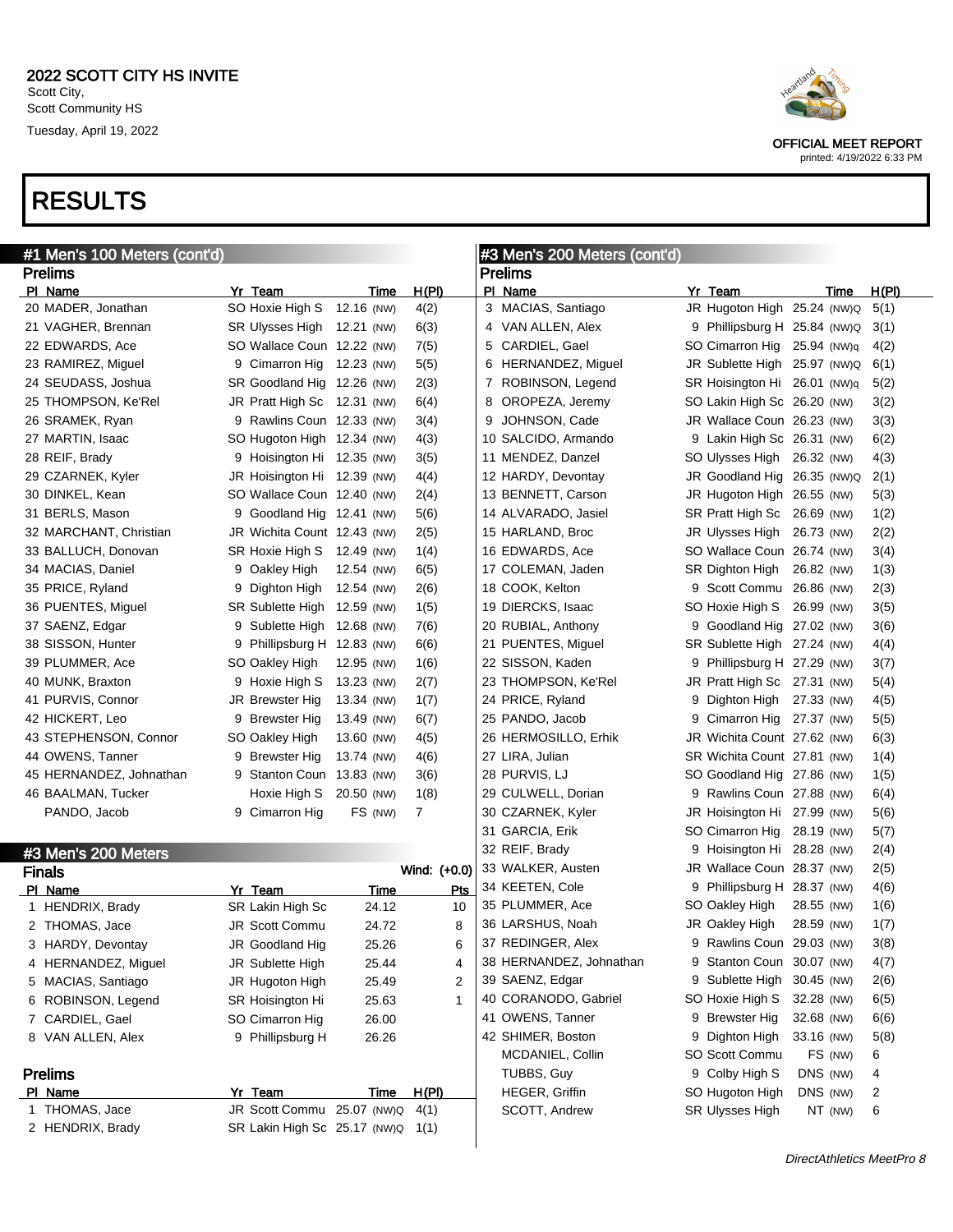

printed: 4/19/2022 6:33 PM

| #5 Men's 400 Meters    |                        |            |             |              |   | #7 Men's 800 Meters  |                         |             |                |    |
|------------------------|------------------------|------------|-------------|--------------|---|----------------------|-------------------------|-------------|----------------|----|
| PI Name                | Yr Team                | Time       | $H(PI)$ Pts |              |   | PI Name              | Yr Team                 | Time        | $H(PI)$ Pts    |    |
| 1 TARANGO, Efren       | <b>SR Scott Commu</b>  | 54.24      | 6(1)        | 10           | 1 | BEYMER, Lawson       | JR Lakin High Sc        | 2:04.86     | 2(1)           | 10 |
| 2 CARRASCO, Uziel      | <b>SR Stanton Coun</b> | 55.05      | 5(1)        | 8            |   | 2 BRETZ, Drew        | JR Hoxie High S         | 2:06.36     | 2(2)           | 8  |
| 3 JOHNSON, Cade        | JR Wallace Coun        | 55.31      | 5(2)        | 6            |   | 3 DOSS, lan          | SR Hoisington Hi        | 2:08.63     | 2(3)           | 6  |
| 4 HARDY, Devontay      | JR Goodland Hig        | 55.33      | 6(2)        | 4            |   | 4 VULGAMORE, Camden  | Scott Commu<br>9        | 2:09.42     | 2(4)           | 4  |
| 5 ZIZUMBO, Christian   | 9 Hugoton High         | 56.02      | 5(3)        | 2            |   | 5 PEARCE, Evan       | SO Wallace Coun         | 2:13.04     | 2(5)           | 2  |
| 6 WILKISON, Hector     | JR Dighton High        | 56.67      | 6(3)        | $\mathbf{1}$ | 6 | PEREGRINO, Cesar     | SO Scott Commu          | 2:15.81     | 2(6)           | 1  |
| 7 JOHNSON, Cyrus       | SO Colby High S        | 56.78      | 4(1)        |              |   | 7 ARMENDARIZ, Ivan   | SO Scott Commu          | 2:15.95     | 2(7)           |    |
| 8 WIGINTON, Maison     | JR Ulysses High        | 56.78      | 4(2)        |              | 8 | BARRANCA, Matrik     | SO Cimarron Hig         | 2:15.99     | 2(8)           |    |
| 9 PFEIFER, Jackson     | <b>SR Oakley High</b>  | 56.81      | 5(4)        |              | 9 | REBARCHEK, Isiaha    | SO Oakley High          | 2:19.99     | 2(9)           |    |
| 10 HARRIS, Izeyah      | SO Hugoton High        | 57.26      | 5(5)        |              |   | 10 DIERCKS, Connor   | SO Hoxie High S         | 2:20.04     | 2(10)          |    |
| 11 DIERCKS, Isaac      | SO Hoxie High S        | 57.81      | 4(3)        |              |   | 11 SHELTON, Rhett    | SO Phillipsburg H       | 2:21.47     | 2(11)          |    |
| 12 MANDL, Grayson      | SO Pratt High Sc       | 58.13      | 4(4)        |              |   | 12 GARDNER, Wyatt    | SO Wichita Count        | 2:23.87     | 2(12)          |    |
| 13 OROPEZA, Jeremy     | SO Lakin High Sc       | 58.20      | 4(5)        |              |   | 13 MYERS, Joseph     | SR Brewster Hig         | 2:24.82     | 1(1)           |    |
| 14 MCDANIEL, Collin    | SO Scott Commu         | 58.24      | 6(4)        |              |   | 14 BELL, Duncan      | 9 Hoxie High S          | 2:24.95     | 2(13)          |    |
| 15 SCHMIDT, Spencer    | <b>SR Stanton Coun</b> | 58.25      | 6(5)        |              |   | 15 WOLTERS, Jamyn    | SR Hugoton High         | 2:26.86     | 1(2)           |    |
| 16 BABCOCK, Ryan       | SO Phillipsburg H      | 58.69      | 4(6)        |              |   | 16 WINSOR, Blake     | 9 Pratt High Sc         | 2:27.12     | 2(14)          |    |
| 17 ANNIS, Josian       | JR Oakley High         | 58.74      | 5(6)        |              |   | 17 ROBLES, Brandon   | SO Stanton Coun         | 2:27.49     | 1(3)           |    |
| 18 CARDIEL, Gael       | SO Cimarron Hig        | 58.84      | 5(7)        |              |   | 18 SOTO, Oscar       | Ulysses High<br>9       | 2:27.81     | 1(4)           |    |
| 19 LEBEAU, Nathan      | JR Scott Commu         | 58.97      | 6(6)        |              |   | 19 LEWIS, Elijah     | SO Hoisington Hi        | 2:28.13     | 2(15)          |    |
| 20 MADER, Jonathan     | SO Hoxie High S        | 59.48      | 5(8)        |              |   | 20 FRIESEN, Tristan  | <b>SR Sublette High</b> | 2:28.47     | 2(16)          |    |
| 21 SCHMIDT, Carson     | SO Brewster Hig        | 59.80      | 1(1)        |              |   | 21 TARLTON, Kamden   | Hoisington Hi<br>9      | 2:29.41     | 2(17)          |    |
| 22 PLUMMER, Landyn     | JR Oakley High         | 1:00.11    | 4(7)        |              |   | 22 LOVELL, Wyatt     | 9<br>Pratt High Sc      | 2:29.71     | 1(5)           |    |
| 23 MASON, Keaton       | SO Sublette High       | 1:00.59    | 2(1)        |              |   | 23 RICKE, Dylan      | <b>SR Wichita Count</b> | 2:29.81     | 1(6)           |    |
| 24 VON LEONROD, George | 9 Dighton High         | 1:01.00    | 2(2)        |              |   | 24 PORTER, Jaiden    | Wichita Count<br>9      | 2:30.14     | 1(7)           |    |
| 25 REIF, Brady         | 9 Hoisington Hi        | 1:01.69    | 2(3)        |              |   | 25 ARREOLA, Pablo    | JR Lakin High Sc        | 2:30.32     | 2(18)          |    |
| 26 MUNSON, Eric        | 9 Lakin High Sc        | 1:01.73    | 4(8)        |              |   | 26 MASON, Keaton     | SO Sublette High        | 2:31.11     | 1(8)           |    |
| 27 JIMENEZ, Alexis     | SO Hugoton High        | 1:01.97    | 3(1)        |              |   | 27 ALVARADO, Esteban | Colby High S<br>9       | 2:31.96     | 2(19)          |    |
| 28 KITE, Holden        | SO Cimarron Hig        | 1:02.23    | 3(2)        |              |   | 28 RICKFORD, Ashton  | <b>SO Rawlins Coun</b>  | 2:35.20     | 1(9)           |    |
| 29 PURVIS, LJ          | SO Goodland Hig        | 1:02.57    | 2(4)        |              |   | 29 KRIER, Carter     | 9<br>Oakley High        | 2:35.29     | 2(20)          |    |
| 30 ROBLES, Brandon     | <b>SO Stanton Coun</b> | 1:02.82    | 3(3)        |              |   | 30 CROUSE, Pete      | SO Rawlins Coun         | 2:35.68     | 1(10)          |    |
| 31 WELSH, Brenton      | SO Wallace Coun        | 1:02.92    | 3(4)        |              |   | 31 MCKAIN, Braden    | SO Wallace Coun         | 2:36.07     | 1(11)          |    |
| 32 DINKEL, Kean        | SO Wallace Coun        | 1:02.97    | 2(5)        |              |   | 32 HENNINGS, Sean    | Cimarron Hig<br>9       | 2:36.72     | 1(12)          |    |
| 33 SOTO, Oscar         | 9 Ulysses High         | 1:03.78    | 1(2)        |              |   | 33 AGUILAR, Angel    | SO Ulysses High         | 2:36.81     | 1(13)          |    |
| 34 GARCIA, Erik        | SO Cimarron Hig        | 1:04.54    | 3(5)        |              |   | 34 ZAMBRANO, Zackary | JR Hugoton High         | 2:40.44     | 1(14)          |    |
| 35 REDINGER, Alex      | 9 Rawlins Coun         | 1:05.29    | 2(6)        |              |   | 35 MUNSON, Eric      | 9 Lakin High Sc         | 2:42.59     | 1(15)          |    |
| 36 JOHNSON, Timmy      | 9 Lakin High Sc        | 1:05.37    | 3(6)        |              |   | 36 MEZA, Yossen      | 9 Hugoton High          | 2:46.71     | 1(16)          |    |
| 37 STIMATZE, Ethan     | 9 Pratt High Sc        | 1:06.67    | 3(7)        |              |   | 37 WOLAK, Ben        | 9 Goodland Hig          | 2:49.46     | 1(17)          |    |
| 38 SHIMER, Boston      | 9 Dighton High         | 1:09.93    | 1(3)        |              |   | 38 SHAPLAND, Ethan   | JR Dighton High         | 3:01.21     | 1(18)          |    |
| 39 BELTRAN, Mario      | 9 Sublette High        | 1:12.07    | 2(7)        |              |   | GOLUB, Kamryn        | JR Stanton Coun         | <b>DNS</b>  | $\overline{c}$ |    |
| 40 BAALMAN, Tucker     | Hoxie High S           | 1:21.26    | 1(4)        |              |   |                      |                         |             |                |    |
| CROUSE, Pete           | SO Rawlins Coun        | <b>DNS</b> | 3           |              |   | #9 Men's 1600 Meters |                         |             |                |    |
| DOSS, lan              | SR Hoisington Hi       | <b>DNS</b> | 6           |              |   | PI Name              | Yr Team                 | <u>Time</u> | $H(PI)$ Pts    |    |
| YOTT, Deryk            | JR Hoisington Hi       | DNS        | 6           |              |   | 1 PEARCE, Evan       | SO Wallace Coun         | 4:57.06     | 2(1)           | 10 |
|                        |                        |            |             |              |   | 2 BRETZ, Drew        | JR Hoxie High S         | 5:00.17     | 2(2)           | 8  |
|                        |                        |            |             |              |   | 3 WENMAN, Ryan       | SR Stanton Coun         | 5:03.34     | 2(3)           | 6  |

4 BAILEY, Bryndan SO Scott Commu 5:04.70 2(4) 4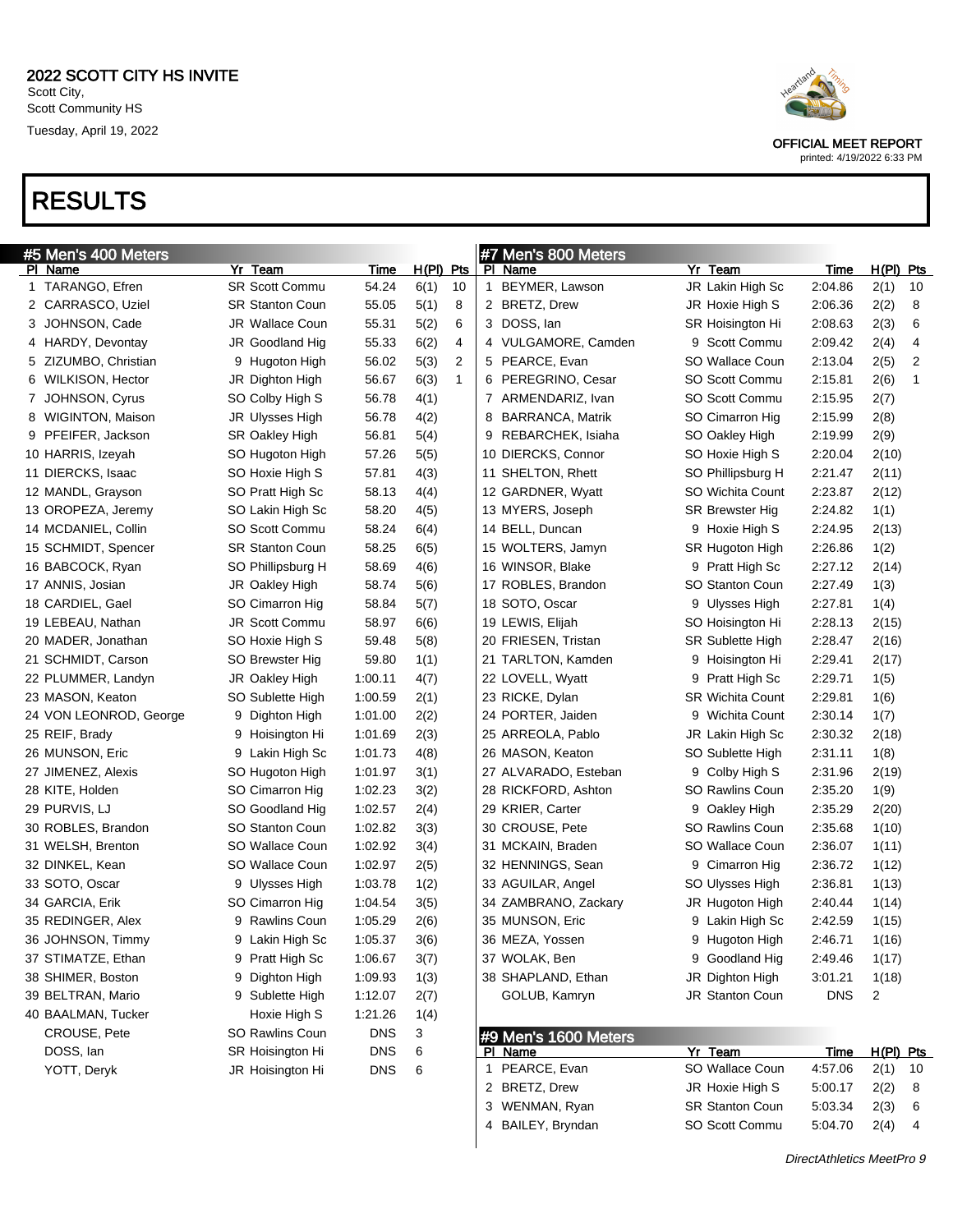| #9 Men's 1600 Meters (cont'd) |                        |             |                      |              | #11 Men's 3200 Meters (cont'd) |                |
|-------------------------------|------------------------|-------------|----------------------|--------------|--------------------------------|----------------|
| PI Name                       | Yr Team                | <b>Time</b> | $H(PI)$ Pts          |              | PI Name                        | Y              |
| 5 FIKAN, Taden                | SO Colby High S        | 5.15.73     | 2(5)<br>2            |              | 14 JOHNSON, Clay               | SI             |
| 6 SCHMIDT, Spencer            | <b>SR Stanton Coun</b> | 5:16.56     | 2(6)<br>$\mathbf{1}$ |              | 15 MATER, Alex                 | S(             |
| 7 STOPPEL, Logan              | <b>SR Scott Commu</b>  | 5:16.74     | 2(7)                 |              | 16 HOLLE, Eli                  | ξ              |
| 8 SHELDEN, Leo                | JR Lakin High Sc       | 5:18.27     | 2(8)                 |              | 17 GONZALEZ, Daniel            | ξ              |
| 9 ALLEN, Jaidon               | 9 Phillipsburg H       | 5:19.71     | 2(9)                 |              | 18 SCHEARS, Noah               | JF             |
| 10 BRIGGS, Trenton            | 9 Cimarron Hig         | 5:21.14     | 2(10)                |              | 19 PURVIS, Connor              | JF             |
| 11 BARRANCA, Matrik           | SO Cimarron Hig        | 5:21.66     | 1(1)                 |              | 20 NICHOLAS, Braxton           | SI             |
| 12 TARLTON, Kamden            | 9 Hoisington Hi        | 5:24.57     | 2(11)                |              | <b>BRIGGS, Trenton</b>         | ξ              |
| 13 RODRIGUEZ, Alex            | <b>SR Scott Commu</b>  | 5:27.11     | 2(12)                |              | ROBLES, Brandon                | S <sub>0</sub> |
| 14 REBARCHEK, Isiaha          | SO Oakley High         | 5:28.56     | 2(13)                |              | RITSEMA, Austin                |                |
| 15 SOTO, Oscar                | 9 Ulysses High         | 5:29.24     | 2(14)                |              | ALLEN, Jaidon                  |                |
| 16 GLEASON, Levi              | SO Hoxie High S        | 5:31.76     | 1(2)                 |              |                                |                |
| 17 LEWIS, Elijah              | SO Hoisington Hi       | 5:32.65     | 1(3)                 |              | #14 Men's 110m Hurdles         |                |
| 18 KEITH, Aaron               | 9 Hoxie High S         | 5:36.15     | 1(4)                 |              | <b>Finals</b>                  |                |
| 19 WOLTERS, Jamyn             | SR Hugoton High        | 5:46.25     | 1(5)                 |              | PI Name                        | <u>Y</u>       |
| 20 MATER, Alex                | SO Hoisington Hi       | 5:52.41     | 1(6)                 | $\mathbf{1}$ | SCOTT, Ben                     | SI             |
| 21 ALVARADO, Esteban          | 9 Colby High S         | 5:52.82     | 1(7)                 | $\mathbf{2}$ | BURROWS, Ashton                | SI             |
| 22 SCHEARS, Noah              | JR Goodland Hig        | 5:55.14     | 2(15)                |              | 3 SMITH, Jensyn                | JF             |
| 23 SCHMALZRIED, Camden        | SO Dighton High        | 5.58.63     | 1(8)                 | 4            | BALL, Josiah                   | S)             |
| 24 MEZA, Yossen               | 9 Hugoton High         | 6:04.28     | 1(9)                 | 5            | SCHMIDT, Will                  | JF             |
| 25 HOLLE, Eli                 | 9 Rawlins Coun         | 6:05.25     | 1(10)                | 6            | <b>BEAM, Curtis</b>            | SI             |
| 26 MCKAIN, Braden             | SO Wallace Coun        | 6:05.49     | 1(11)                | $7^{\circ}$  | HOLLOWAY, Tyelor               |                |
| 27 WOLAK, Ben                 | 9 Goodland Hig         | 6:15.16     | 1(12)                |              | 8 FAUROT, Carson               | SI             |
| 28 PURVIS, Connor             | JR Brewster Hig        | 6:18.88     | 1(13)                |              |                                |                |
| 29 SHAPLAND, Ethan            | JR Dighton High        | 6:36.60     | 1(14)                |              | <b>Prelims</b>                 |                |
| 30 BELTRAN, Mario             | 9 Sublette High        | 6:42.49     | 1(15)                |              | PI Name                        | <u>Y</u>       |
| RITSEMA, Austin               | 9 Lakin High Sc        | DNF         | 1                    |              | 1 SCOTT, Ben                   | SI             |
| DOWNING, Ahearn               | 9 Stanton Coun         | <b>DNS</b>  | 2                    |              | 2 FAUROT, Carson               | SI             |
| BEYMER, Lawson                | JR Lakin High Sc       | <b>DNS</b>  | 2                    |              | 3 BURROWS, Ashton              | SI             |
| CHAVEZ, Natanael              | SO Pratt High Sc       | <b>DNS</b>  | 2                    |              | 4 BALL, Josiah                 | S(             |
|                               |                        |             |                      | 5            | SMITH, Jensyn                  | JF             |
| #11 Men's 3200 Meters         |                        |             |                      |              | 6 BEAM, Curtis                 | SI             |
| PI Name                       | Yr Team                | <b>Time</b> | <b>Pts</b>           | 7            | SCHMIDT, Will                  | JF             |
| 1 GOLUB, Kamryn               | JR Stanton Coun        | 10:56.01    | 10                   |              | 8 HOLLOWAY, Tyelor             |                |
| 2 BAILEY, Bryndan             | SO Scott Commu         | 11:12.87    | 8                    |              | 9 CURE, Linkon                 |                |
| 3 CHAVEZ, Natanael            | SO Pratt High Sc       | 11:14.95    | 6                    |              | 10 KUHLMAN, Connor             | SI             |
| 4 WENMAN, Ryan                | <b>SR Stanton Coun</b> | 11:20.96    | 4                    |              | 11 VAN ALLEN, Alex             |                |
| 5 FIKAN, Taden                | SO Colby High S        | 11:38.50    | 2                    |              | 12 HIPP, Gabriel               | SI             |
| 6 STOPPEL, Logan              | SR Scott Commu         | 11:40.80    | 1                    |              | 13 BAILEY, Brooks              | SI             |
| 7 DIERCKS, Connor             | SO Hoxie High S        | 11:45.68    |                      |              | 14 NEELEY, Max                 | JF             |
| 8 WOLF, Karter                | JR Hoisington Hi       | 11:47.51    |                      |              | 15 NIEHUES, Grant              |                |
| 9 SHELDEN, Leo                | JR Lakin High Sc       | 11:47.95    |                      |              | 16 JOHNSON, Timmy              | ς              |
| 10 DOMINGUEZ, Kevin           | SO Scott Commu         | 11:52.70    |                      |              | 17 ADAMS, Colton               | SI             |
| 11 KEITH, Aaron               | 9 Hoxie High S         | 12:06.34    |                      |              | 18 CERVANTES, Aidan            | S              |
| 12 REBARCHEK, Isiaha          | SO Oakley High         | 12:27.57    |                      |              | 19 DOAN, Grant                 | S              |
| 13 HICKERT, Leo               | 9 Brewster Hig         | 12:31.03    |                      |              | 20 ZAMBRANO, Zackary           | JF             |



OFFICIAL MEET REPORT

|   | #11 Men's 3200 Meters (cont'd) |                             |             |              |
|---|--------------------------------|-----------------------------|-------------|--------------|
|   | PI Name                        | Yr Team                     | <u>Time</u> | Pts          |
|   | 14 JOHNSON, Clay               | SR Hoxie High S             | 12:56.88    |              |
|   | 15 MATER, Alex                 | SO Hoisington Hi            | 13:15.79    |              |
|   | 16 HOLLE, Eli                  | 9 Rawlins Coun              | 13:25.51    |              |
|   | 17 GONZALEZ, Daniel            | 9 Hugoton High              | 13:28.74    |              |
|   | 18 SCHEARS, Noah               | JR Goodland Hig             | 13:38.04    |              |
|   | 19 PURVIS, Connor              | JR Brewster Hig             | 13:50.35    |              |
|   | 20 NICHOLAS, Braxton           | SR Hoisington Hi            | 14:02.68    |              |
|   | <b>BRIGGS, Trenton</b>         | 9 Cimarron Hig              | <b>DNS</b>  |              |
|   | ROBLES, Brandon                | SO Stanton Coun             | DNS         |              |
|   | RITSEMA, Austin                | 9 Lakin High Sc             | <b>DNS</b>  |              |
|   | ALLEN, Jaidon                  | 9 Phillipsburg H            | DNS         |              |
|   |                                |                             |             |              |
|   | #14 Men's 110m Hurdles         |                             |             |              |
|   | Finals                         |                             |             | Wind: (+0.0) |
|   | PI Name                        | Yr Team                     | <u>Time</u> | Pts          |
| 1 | SCOTT, Ben                     | <b>SR Ulysses High</b>      | 15.86       | 10           |
|   | 2 BURROWS, Ashton              | SR Hugoton High             | 16.27       | 8            |
| 3 | SMITH, Jensyn                  | <b>JR Scott Commu</b>       | 16.92       | 6            |
|   | 4 BALL, Josiah                 | SO Hoisington Hi            | 16.94       | 4            |
| 5 | SCHMIDT, Will                  | JR Oakley High              | 17.15       | 2            |
| 6 | <b>BEAM, Curtis</b>            | SR Lakin High Sc            | 17.75       | 1            |
| 7 | HOLLOWAY, Tyelor               | 9 Lakin High Sc             | 18.35       |              |
| 8 | FAUROT, Carson                 | <b>SR Scott Commu</b>       | 23.61       |              |
|   |                                |                             |             |              |
|   | Prelims                        |                             |             |              |
|   | PI Name                        | Yr Team                     | <u>Time</u> | H(PI)        |
| 1 | SCOTT, Ben                     | SR Ulysses High             | 16.31 (NW)Q | 2(1)         |
|   | 2 FAUROT, Carson               | <b>SR Scott Commu</b>       | 16.34 (NW)Q | 3(1)         |
|   | 3 BURROWS, Ashton              | SR Hugoton High             | 16.84 (NW)Q | 1(1)         |
|   | 4 BALL, Josiah                 | SO Hoisington Hi            | 17.03 (NW)q | 3(2)         |
|   | 5 SMITH, Jensyn                | JR Scott Commu              | 17.12 (NW)q | 2(2)         |
|   | 6 BEAM, Curtis                 | SR Lakin High Sc            | 17.49 (NW)q | 1(2)         |
|   | 7 SCHMIDT, Will                | JR Oakley High              | 17.71 (NW)q | 1(3)         |
|   | 8 HOLLOWAY, Tyelor             | 9 Lakin High Sc             | 17.78 (NW)q | 2(3)         |
|   | 9 CURE, Linkon                 | 9 Goodland Hig              | 18.01 (NW)  | 1(4)         |
|   | 10 KUHLMAN, Connor             | SR Wallace Coun 18.02 (NW)  |             | 3(3)         |
|   | 11 VAN ALLEN, Alex             | 9 Phillipsburg H 18.02 (NW) |             | 2(4)         |
|   | 12 HIPP, Gabriel               | SR Hoisington Hi            | 18.14 (NW)  | 3(4)         |
|   | 13 BAILEY, Brooks              | <b>SR Scott Commu</b>       | 18.23 (NW)  | 3(5)         |
|   | 14 NEELEY, Max                 | JR Dighton High             | 18.91 (NW)  | 2(5)         |
|   | 15 NIEHUES, Grant              | 9 Hugoton High              | 18.94 (NW)  | 3(6)         |
|   | 16 JOHNSON, Timmy              | 9 Lakin High Sc             | 19.73 (NW)  | 1(5)         |
|   | 17 ADAMS, Colton               | <b>SR Stanton Coun</b>      | 19.97 (NW)  | 1(6)         |
|   | 18 CERVANTES, Aidan            | SO Sublette High            | 20.26 (NW)  | 2(6)         |
|   | 19 DOAN, Grant                 | SO Hoisington Hi            | 21.35 (NW)  | 2(7)         |
|   | 20 ZAMBRANO, Zackary           | JR Hugoton High 22.63 (NW)  |             | 3(7)         |
|   |                                |                             |             |              |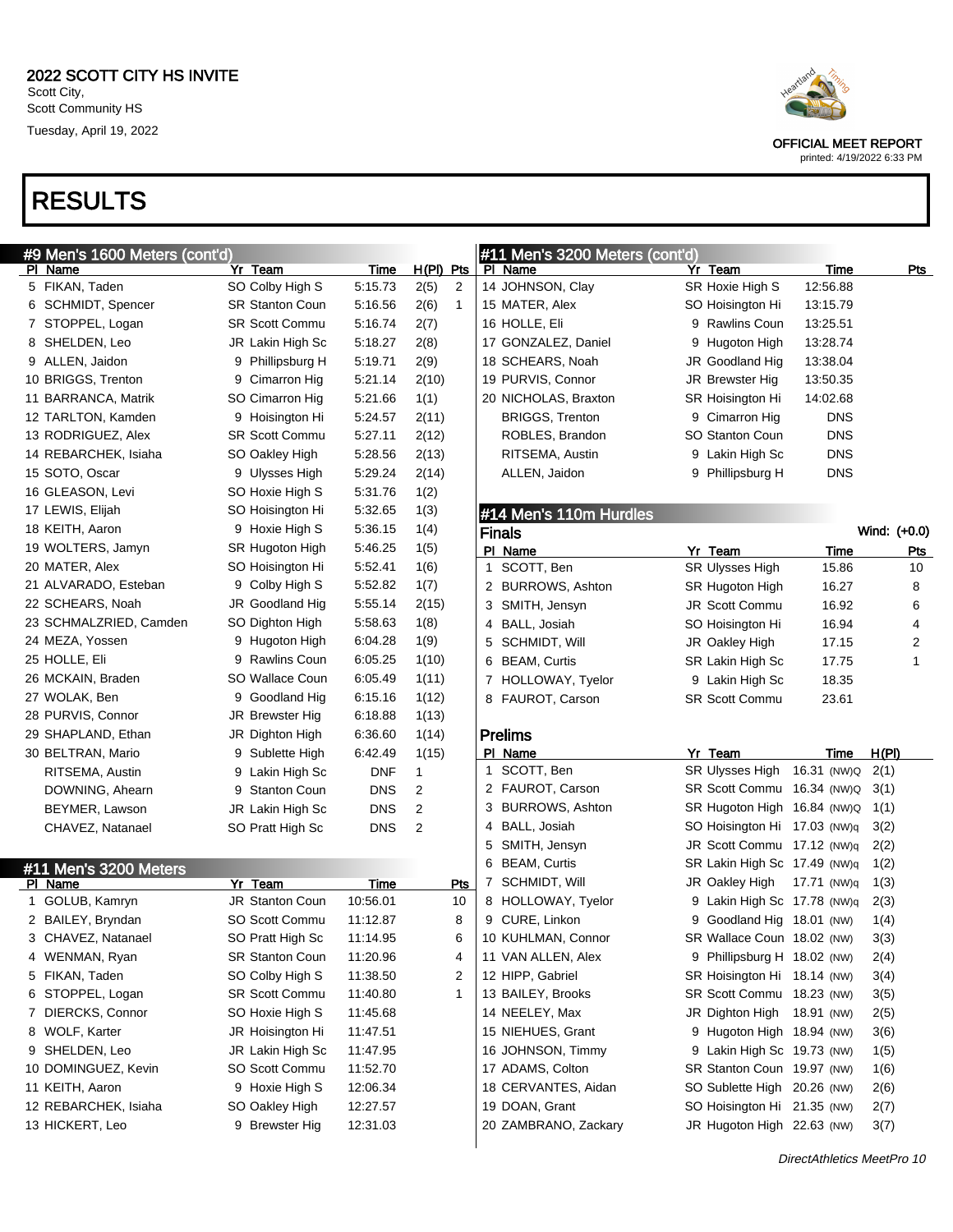| #15 Men's 300m Hurdles            |                        |             |           |                |   | #19 Boys Throwers 4 X 100 Relay (cont'd) |                          |                            |           |            |
|-----------------------------------|------------------------|-------------|-----------|----------------|---|------------------------------------------|--------------------------|----------------------------|-----------|------------|
| PI Name                           | Yr Team                | <u>Time</u> | H(PI) Pts |                |   | PI Team                                  |                          | <b>Time</b>                |           |            |
| 1 TARPLEY, Tyler                  | SR Lakin High Sc       | 43.32       | 3(1)      | 10             |   | 2 Scott Community High School (A)        |                          | 52.46                      |           |            |
| 2 BALL, Josiah                    | SO Hoisington Hi       | 44.89       | 3(2)      | 8              |   | 3 Lakin High School (A)                  |                          | 52.78                      |           |            |
| 3 SEEMS, Caden                    | 9 Phillipsburg H       | 45.75       | 2(1)      | 6              |   | 4 Oakley High School (A)                 |                          | 54.72                      |           |            |
| 4 GONZALEZ, Junior                | SR Lakin High Sc       | 45.75       | 3(3)      | 4              |   | 5 Wichita County High School (A)         |                          | 56.91                      |           |            |
| 5 SMITH, Jensyn                   | JR Scott Commu         | 46.08       | 3(4)      | $\overline{c}$ |   | 6 Pratt High School (A)                  |                          | 57.08                      |           |            |
| 6 BAILEY, Brooks                  | <b>SR Scott Commu</b>  | 46.34       | 2(2)      | $\mathbf{1}$   |   | 7 Hoisington High School (A)             |                          | 58.06                      |           |            |
| 7 BURROWS, Ashton                 | SR Hugoton High        | 46.45       | 3(5)      |                |   |                                          |                          |                            |           |            |
| 8 SCOTT, Ben                      | <b>SR Ulysses High</b> | 46.59       | 3(6)      |                |   | #21 Men's 4 x 400m Relay                 |                          |                            |           |            |
| 9 KUHLMAN, Connor                 | <b>SR Wallace Coun</b> | 46.68       | 2(3)      |                |   | PI Team                                  |                          | Time                       | H(PI) Pts |            |
| 10 SCHMIDT, Will                  | JR Oakley High         | 47.27       | 3(7)      |                |   | 1 Scott Community High School (A)        |                          | 3:36.98                    | 3(1)      | 10         |
| 11 GASKILL, Emmett                | SO Hugoton High        | 47.52       | 1(1)      |                |   | 2 Lakin High School (A)                  |                          | 3:38.02                    | 3(2)      | 8          |
| 12 RODRIGUEZ, Alex                | <b>SR Scott Commu</b>  | 48.20       | 2(4)      |                |   | 3 Hoxie High School (A)                  |                          | 3:42.77                    | 3(3)      | 6          |
| 13 NIEHUES, Grant                 | 9 Hugoton High         | 48.34       | 2(5)      |                |   | 4 Hugoton High School (A)                |                          | 3:45.45                    | 3(4)      | 4          |
| 14 ADAMS, Colton                  | <b>SR Stanton Coun</b> | 48.57       | 2(6)      |                |   | 5 Stanton County HS (A)                  |                          | 3:48.00                    | 3(5)      | 2          |
| 15 COX, Darrian                   | SR Pratt High Sc       | 49.46       | 1(2)      |                |   | 6 Pratt High School (A)                  |                          | 3:49.94                    | 2(1)      | 1          |
| 16 HOLLOWAY, Tyelor               | 9 Lakin High Sc        | 49.54       | 2(7)      |                |   | 7 Hoisington High School (A)             |                          | 3:50.86                    | 3(6)      |            |
| 17 MUNK, Braxton                  | 9 Hoxie High S         | 50.59       | 1(3)      |                |   | 8 Dighton High School (A)                |                          | 3:51.46                    | 2(2)      |            |
| 18 DOAN, Grant                    | SO Hoisington Hi       | 51.79       | 2(8)      |                |   | 9 Ulysses High School (A)                |                          | 3:52.23                    | 2(3)      |            |
| 19 HIPP, Gabriel                  | SR Hoisington Hi       | 51.91       | 1(4)      |                |   | 10 Colby High School (A)                 |                          | 3:53.34                    | 2(4)      |            |
| 20 CERVANTES, Aidan               | SO Sublette High       | 52.60       | 1(5)      |                |   | 11 Wallace County High School (A)        |                          | 3:54.90                    | 2(5)      |            |
| MURDOCK, Tate                     | JR Colby High S        | <b>DNS</b>  | 1         |                |   | 12 Phillipsburg High School (A)          |                          | 3:56.70                    | 1(1)      |            |
| JENKINSON, Jack                   | 9 Dighton High         | <b>DNS</b>  |           |                |   | 13 Goodland High School (A)              |                          | 3:59.09                    | 3(7)      |            |
| CURE, Linkon                      | 9 Goodland Hig         | <b>DNS</b>  | 3         |                |   | 14 Sublette High School (A)              |                          | 4:01.53                    | 2(6)      |            |
|                                   |                        |             |           |                |   | 15 Wichita County High School (A)        |                          | 4:02.35                    | 1(2)      |            |
| #17 Men's 4 x 100m Relay          |                        |             |           |                |   | 16 Oakley High School (A)                |                          | 4:04.92                    | 3(8)      |            |
| PI Team                           |                        | Time        | H(PI)     |                |   | 17 Rawlins County High School (A)        |                          | 4:14.93                    | 1(3)      |            |
| 1 Lakin High School (A)           |                        | 44.98       | 2(1)      |                |   | 18 Cimarron High School (A)              |                          | 4:15.26                    | 2(7)      |            |
| 2 Pratt High School (A)           |                        | 45.72       | 2(2)      |                |   |                                          |                          |                            |           |            |
| 3 Scott Community High School (A) |                        | 46.45       | 2(3)      |                |   | #23 Men's 4 x 800m Relay                 |                          |                            |           |            |
| 4 Hoisington High School (A)      |                        | 46.52       | 1(1)      |                |   | PI Team                                  |                          | Time                       |           | Pts        |
| 5 Ulysses High School (A)         |                        | 46.74       | 2(4)      |                | 1 | Scott Community High School (A)          |                          | 8:55.71                    |           | 10         |
| 6 Cimarron High School (A)        |                        | 47.17       | 1(2)      |                |   | 2 Lakin High School (A)                  |                          | 9:26.73                    |           | 8          |
| 7 Wichita County High School (A)  |                        | 47.44       | 2(5)      |                |   | 3 Hoisington High School (A)             |                          | 9:31.62                    |           | 6          |
| 8 Dighton High School (A)         |                        | 47.82       | 2(6)      |                |   | 4 Pratt High School (A)                  |                          | 9:37.18                    |           | 4          |
| 9 Hugoton High School (A)         |                        | 48.24       | 2(7)      |                | 5 | Hoxie High School (A)                    |                          | 9:57.17                    |           | 2          |
| 10 Oakley High School (A)         |                        | 48.36       | 1(3)      |                | 6 | Wichita County High School (A)           |                          | 10:08.40                   |           | 1          |
| 11 Phillipsburg High School (A)   |                        | 48.40       | 1(4)      |                |   | 7 Hugoton High School (A)                |                          | 10:22.98                   |           |            |
| 12 Goodland High School (A)       |                        | 49.46       | 1(5)      |                |   | 8 Brewster High School (A)               |                          | 10:41.29                   |           |            |
| 13 Sublette High School (A)       |                        | 51.49       | 1(6)      |                |   | 9 Rawlins County High School (A)         |                          | 10:46.31                   |           |            |
| 14 Rawlins County High School (A) |                        | 51.59       | 1(7)      |                |   | 10 Dighton High School (A)               |                          | 10:50.54                   |           |            |
| Colby High School (A)             |                        | <b>DNF</b>  | 2         |                |   | 11 Sublette High School (A)              |                          | 11:20.07                   |           |            |
| Wallace County High School (A)    |                        | <b>DNS</b>  | 1         |                |   |                                          |                          |                            |           |            |
|                                   |                        |             |           |                |   | #25 Men's High Jump                      |                          |                            |           |            |
| #19 Boys Throwers 4 X 100 Relay   |                        |             |           |                |   | PI Name                                  | Yr Team                  | <b>Mark</b>                |           | <u>Pts</u> |
| PI Team                           |                        | <u>Time</u> |           |                |   | 1 OLDHAM, Colter                         | 9 Lakin High Sc6' 0"     |                            |           | 10         |
| 1 Phillipsburg High School (A)    |                        | 50.72       |           |                |   | 2 CURE, Linkon                           | Goodland Hig 5' 10"<br>9 |                            |           | 8          |
|                                   |                        |             |           |                |   | 3 HOEME, Karter                          | SR Pratt High Sc 5' 10"  |                            |           | 6          |
|                                   |                        |             |           |                |   |                                          |                          | DirectAthletics MeetPro 11 |           |            |



OFFICIAL MEET REPORT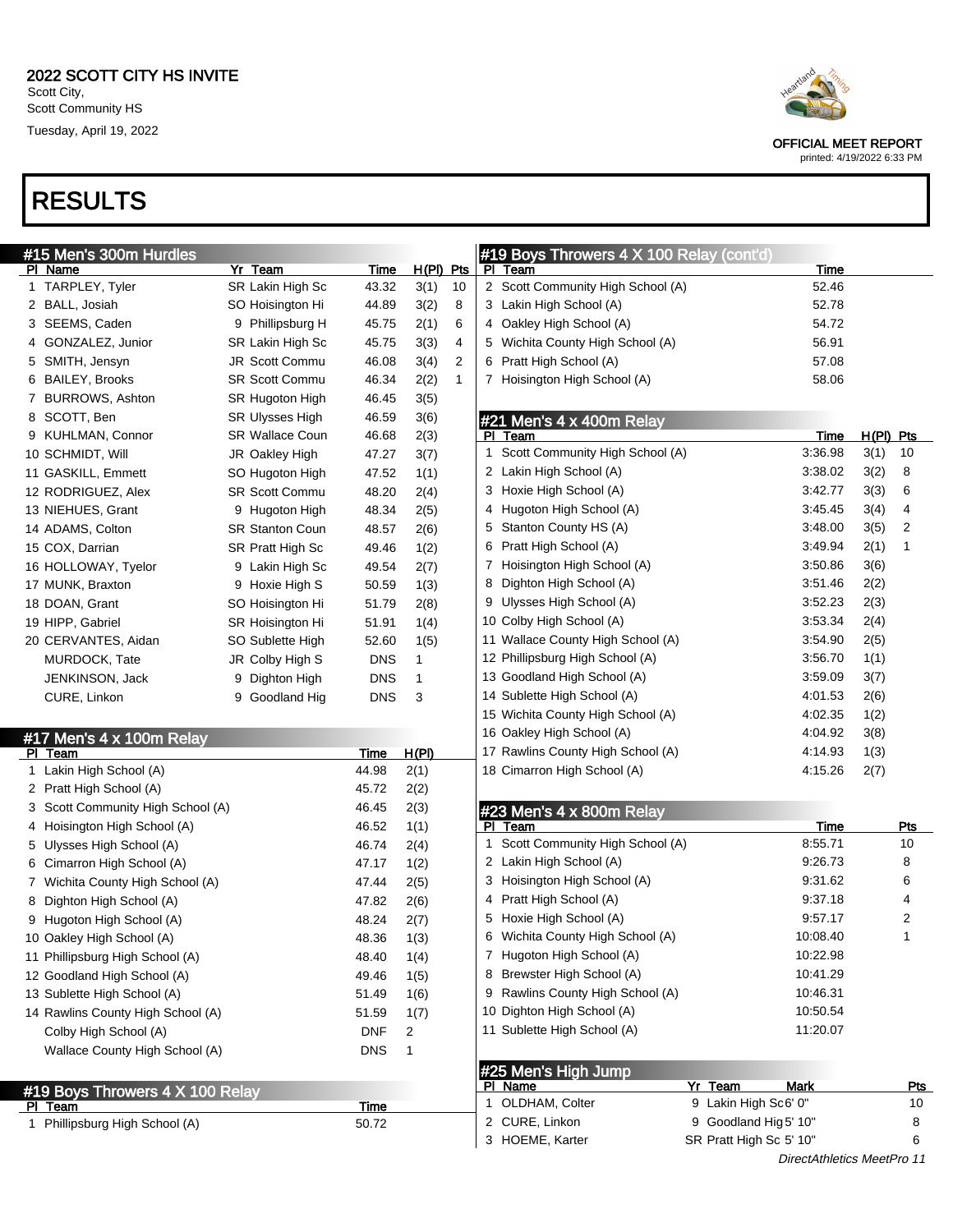|   | #25 Men's High Jump (cont'd)   |   |                                                          |              |              | #29 Men's Long Jump (cont'd)     |   |                                                                            |                |    |
|---|--------------------------------|---|----------------------------------------------------------|--------------|--------------|----------------------------------|---|----------------------------------------------------------------------------|----------------|----|
|   | PI Name                        |   | Yr Team<br>Mark                                          |              | Pts          | PI Name                          |   | Yr Team<br><b>Mark</b>                                                     | $F(PI)$ Pts    |    |
|   | 4 HARDY, Devontay              |   | JR Goodland Hig 5' 10"                                   |              | 4            | 22 TUBBS, Boston                 |   | SO Colby High S 17' 3 <sup>1</sup> / <sub>2</sub> (NW)                     | 3(14)          |    |
|   | 5 TUBBS, Guy                   |   | 9 Colby High S 5' 8"                                     |              | 2            | 23 RIDER, Ross                   |   | 9 Lakin High Sc17' $2\frac{1}{2}$ (NW)                                     | 3(15)          |    |
|   | 6 NEELEY, Max                  |   | JR Dighton High 5' 6"                                    |              | 1            | 24 AGUILAR, Angel                |   | SO Ulysses High 17' 2" (NW)                                                | 2(8)           |    |
|   | 7 GONZALEZ, Junior             |   | SR Lakin High Sc5' 6"                                    |              |              | 25 DAVIS, Trenton                |   | 9 Sublette High 17' 0" (NW)                                                | 2(9)           |    |
|   | 8 SMITH, Jensyn                |   | JR Scott Commu 5' 6"                                     |              |              | 26 SRAMEK, Ryan                  | 9 | Rawlins Coun 16' 11 $\frac{1}{2}$ (NW)                                     | 2(10)          |    |
|   | 9 GOURLEY, Cade                |   | SR Hoxie High S 5' 4"                                    |              |              | 26 PEREGRINO, Cesar              |   | SO Scott Commu 16' 11 <sup>1</sup> / <sub>2</sub> (NW)                     | 2(10)          |    |
| 9 | JOHNSON, J'Air                 |   | JR Pratt High Sc 5' 4"                                   |              |              | 28 SCHMIDT, Carson               |   | SO Brewster Hig 16' 4" (NW)                                                | 2(12)          |    |
|   | 9 HAWKINS, Tharyan             |   | SO Wallace Coun5' 4"                                     |              |              | 29 MACIAS, Daniel                |   | 9 Oakley High 16' 1" (NW)                                                  | 2(13)          |    |
|   | 9 CRAMER, Daniel               |   | 9 Dighton High 5' 4"                                     |              |              | 29 MUNK, Braxton                 |   | 9 Hoxie High S 16' 1" (NW)                                                 | 2(13)          |    |
|   | 13 RODRIGUEZ, Alex             |   | SR Scott Commu 5' 4"                                     |              |              | 31 WIGINTON, Maison              |   | JR Ulysses High 15' 10" (NW)                                               | 1(2)           |    |
|   | 13 LEWIS, Dasean               |   | SO Hugoton High 5' 4"                                    |              |              | 32 SOTO, Oscar                   |   | 9 Ulysses High 15' 8 $\frac{1}{2}$ (NW)                                    | 1(3)           |    |
|   | 13 RITSEMA, Austin             |   | 9 Lakin High Sc5' 4"                                     |              |              | 33 BABCOCK, Ryan                 |   | SO Phillipsburg H15' $7\frac{1}{2}$ (NW)                                   | 1(4)           |    |
|   | LOVELL, Wyatt                  | 9 | Pratt High Sc NH                                         |              |              | 34 SHELTON, Rhett                |   | SO Phillipsburg H15' 7" (NW)                                               | 1(5)           |    |
|   | BENNETT, Carson                |   | JR Hugoton High NH                                       |              |              | 35 FROESE, Kyle                  |   | 9 Sublette High 15' $2\frac{1}{2}$ (NW)                                    | 1(6)           |    |
|   | JIMENEZ, Alexis                |   | SO Hugoton High NH                                       |              |              | 36 GRANADO, Javian               |   | SO Lakin High Sc15' 1" (NW)                                                | 1(7)           |    |
|   | COLEMAN, Jaden                 |   | SR Dighton High NH                                       |              |              | 37 PORTER, Jaiden                |   | 9 Wichita Count 14' $91$ (NW)                                              | 1(8)           |    |
|   | BEERY, Lane                    |   | JR Cimarron Hig NH                                       |              |              | 38 STEPHENSON, Connor            |   | SO Oakley High 14' 9" (NW)                                                 | 1(9)           |    |
|   | HUDSON, Kayden                 | 9 | Phillipsburg HNH                                         |              |              | 38 OWENS, Tanner                 | 9 | Brewster Hig 14' 9" (NW)                                                   | 1(9)           |    |
|   | DAVIS, Trenton                 | 9 | Sublette High NH                                         |              |              | 40 ALLEN, Sam                    |   | JR Cimarron Hig 14' 8" (NW)                                                | 1(11)          |    |
|   | COOK, Kelton                   | 9 | Scott Commu NH                                           |              |              | 41 GLENDENING, Jaxon             |   | SO Phillipsburg H12' $7\frac{1}{2}$ (NW)                                   | 1(12)          |    |
|   | FENNER, Trent                  | 9 | Hoxie High S DNS                                         |              |              | SHIMER, Boston                   | 9 | Dighton High FOUL (NW)                                                     | $\mathbf{1}$   |    |
|   | VAN ALLEN, Alex                |   | 9 Phillipsburg HDNS                                      |              |              | TARANGO, Alex                    |   | SR Scott Commu FOUL (NW)                                                   | $\overline{2}$ |    |
|   |                                |   |                                                          |              |              |                                  |   |                                                                            |                |    |
|   |                                |   |                                                          |              |              |                                  |   |                                                                            |                |    |
|   |                                |   |                                                          |              |              |                                  |   |                                                                            |                |    |
|   | #29 Men's Long Jump<br>PI Name |   | Yr Team<br><b>Mark</b>                                   | F(PI) Pts    |              | #31 Men's Triple Jump<br>PI Name |   | <b>Mark</b><br>Yr Team                                                     | F(PI) Pts      |    |
|   | 1 HERNANDEZ, Miguel            |   | JR Sublette High 21' 7" (NW)                             | 3(1)         | 10           | 1 FRIESEN, Tristan               |   | SR Sublette High 42' 8 <sup>1</sup> / <sub>2</sub> (NW)                    | 2(1)           | 10 |
|   | 2 THOMPSON, Bralen             |   | SR Hoisington Hi 21' 1 <sup>1</sup> / <sub>2</sub> (NW)  | 3(2)         | 8            | 2 SHAW, Ryan                     |   | JR Hoxie High S 41' $9\frac{1}{4}$ (NW)                                    | 2(2)           | 8  |
|   | 3 SHAW, Ryan                   |   | JR Hoxie High S 20' 1 $\frac{1}{2}$ (NW)                 | 3(3)         | 6            | 3 THOMPSON, Bralen               |   | SR Hoisington Hi 41' 2" (NW)                                               | 2(3)           | 6  |
|   | 4 HOEME, Karter                |   | SR Pratt High Sc 19' 9 <sup>1</sup> / <sub>2</sub> (NW)  | 3(4)         | 4            | 4 HOEME, Karter                  |   | SR Pratt High Sc 40' $5\frac{1}{4}$ (NW)                                   | 2(4)           | 4  |
|   | 5 HAWKINS, Tharyan             |   | SO Wallace Coun19' 7 <sup>1</sup> / <sub>2</sub> (NW)    | 2(1)         | 2            | 5 PORTER, Tristen                |   | SR Wichita Count39' 4 <sup>1</sup> / <sub>2</sub> (NW)                     | 2(5)           | 2  |
|   | 6 PORTER, Tristen              |   | SR Wichita Count19' 0" (NW)                              | 3(5)         | $\mathbf{1}$ | 6 JOHNSON, J'Air                 |   | JR Pratt High Sc 39' $3\frac{1}{2}$ (NW)                                   | 2(6)           | 1  |
|   | 7 BENNETT, Carson              |   | JR Hugoton High 18' 11 <sup>1</sup> /2 (NW)              | 2(2)         |              | 7 TUBBS, Boston                  |   | SO Colby High S 39' 2 <sup>1</sup> / <sub>2</sub> (NW)                     | 2(7)           |    |
|   | 8 ROBINSON, Legend             |   | SR Hoisington Hi 18' 11 <sup>1</sup> / <sub>2</sub> (NW) | 3(6)         |              | 8 ARREOLA, Pablo                 |   | JR Lakin High Sc39' 1" (NW)                                                | 2(8)           |    |
|   | 9 PFEIFER, Jackson             |   | SR Oakley High 18' 8 <sup>1</sup> / <sub>2</sub> (NW)    | 3(7)         |              | 9 TERRIQUEZ, Romeo               |   | JR Wichita Count38' 9" (NW)                                                | 2(9)           |    |
|   | 10 MACIAS, Santiago            |   | JR Hugoton High 18' 7 <sup>1</sup> / <sub>2</sub> (NW)   | 3(8)         |              | 10 TARANGO, Alex                 |   | SR Scott Commu 38' 0 <sup>1</sup> /2 (NW)                                  | 1(1)           |    |
|   | 11 HARRIS, Izeyah              |   | SO Hugoton High 18' 6 <sup>1/2</sup> (NW)                | 3(9)         |              | 10 RIDER, Ross                   |   | 9 Lakin High Sc38' 0 <sup>1</sup> / <sub>2</sub> (NW)                      | 2(10)          |    |
|   | 12 LEBEAU, Nathan              |   | JR Scott Commu 18' $5\frac{1}{2}$ (NW)                   | 3(10)        |              | 12 BEERY, Lane                   |   | JR Cimarron Hig 38' 0" (NW)                                                | 2(11)          |    |
|   | 13 COLEMAN, Jaden              |   | SR Dighton High 18' 2" (NW)                              | 2(3)         |              | 12 ROBINSON, Jason               |   | 9 Hoisington Hi 38' 0" (NW)                                                | 2(11)          |    |
|   | 14 ROBINSON, Jason             |   | 9 Hoisington Hi 18' 1" (NW)                              | 3(11)        |              | 14 HARRIS, Izeyah                |   | SO Hugoton High 37' 7" (NW)                                                | 2(13)          |    |
|   | 15 TUBBS, Guy                  |   | 9 Colby High S 18' 0" (NW)                               | 2(4)         |              | 15 PURVIS, LJ                    |   | SO Goodland Hig 37' 0 <sup>1/4</sup> (NW)                                  | 1(2)           |    |
|   | 16 PANDO, Jacob                |   | 9 Cimarron Hig 17' 10 <sup>1</sup> / <sub>2</sub> (NW)   | 1(1)         |              | 16 HAWKINS, Tharyan              |   | SO Wallace Coun36' 11" (NW)                                                | 1(3)           |    |
|   | 17 ARREOLA, Pablo              |   | JR Lakin High Sc17' 10" (NW)                             | 3(12)        |              | 17 CZARNEK, Kyler                |   | JR Hoisington Hi 36' 10" (NW)                                              |                |    |
|   | 18 DAVIDSON, Sam               |   | SR Stanton Coun 17' 7 <sup>1/4</sup> (NW)                | 2(5)         |              | 18 CRAMER, Daniel                |   |                                                                            | 2(14)<br>2(15) |    |
|   | 19 ALVARADO, Jasiel            |   | SR Pratt High Sc 17' 534 (NW)                            |              |              | 19 SEEMS, Caden                  |   | 9 Dighton High 36' 3 <sup>1</sup> / <sub>2</sub> (NW)                      |                |    |
|   | 20 TERRIQUEZ, Romeo            |   | JR Wichita Count17' 5" (NW)                              | 3(13)        |              | 20 AGUILAR, Angel                |   | 9 Phillipsburg H35' 11 <sup>1</sup> /2 (NW)<br>SO Ulysses High 35' 7" (NW) | 1(4)           |    |
|   | 21 ARJONA, Juan                |   | SO Cimarron Hig 17' 4" (NW)                              | 2(6)<br>2(7) |              | 21 ARMENDARIZ, Case              |   | SR Scott Commu 35' 3 <sup>1</sup> / <sub>2</sub> (NW)                      | 2(16)<br>1(5)  |    |



OFFICIAL MEET REPORT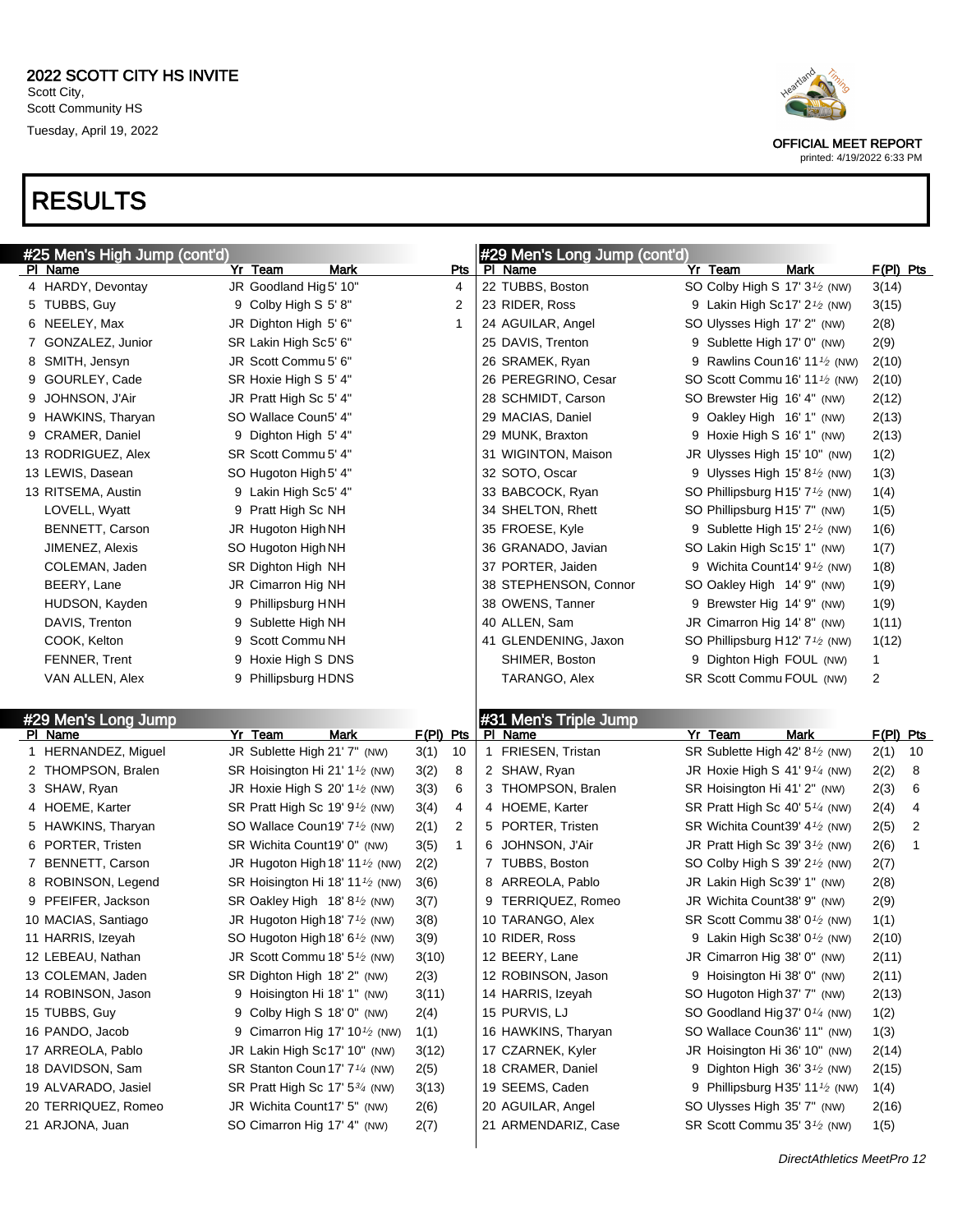# RESULTS



OFFICIAL MEET REPORT

| #31 Men's Triple Jump (cont'd) |                                                        |             | #33 Men's Shot Put (cont'd) |                                                    |                        |  |
|--------------------------------|--------------------------------------------------------|-------------|-----------------------------|----------------------------------------------------|------------------------|--|
| PI Name                        | Mark<br>Yr Team                                        | $F(PI)$ Pts | PI Name                     | Yr Team<br>Mark                                    | $F(PI)$ Pts            |  |
| 22 LEWIS, Dasean               | SO Hugoton High 35' 1 <sup>1</sup> / <sub>2</sub> (NW) | 1(6)        | 33 RECTOR, Easton           | JR Pratt High Sc 33' 11"                           | 1(1)                   |  |
| 23 SHIMER, Carson              | SO Dighton High 35' $0\frac{1}{2}$ (NW)                | 1(7)        | 33 GOMEZ, Lorenzo           | JR Ulysses High 33' 11"                            | 3(12)                  |  |
| 24 RICKER, Waylon              | 9 Scott Commu 34' $91$ (NW)                            | 1(8)        | 35 TEMAAT, Jonathan         | SR Oakley High 33' 7"                              | 2(9)                   |  |
| 25 PLUMMER, Ace                | SO Oakley High 32' 3" (NW)                             | 1(9)        | 36 DOMINGUEZ, Antonio       | JR Dighton High 33' 2"                             | 1(2)                   |  |
| 26 RAMIREZ, Miguel             | 9 Cimarron Hig 31' 11" (NW)                            | 1(10)       | 37 SAENZ, Edgar             | 9 Sublette High 32' 10 <sup><math>1/2</math></sup> | 2(10)                  |  |
| 27 JIMENEZ, Alexis             | SO Hugoton High 31' $5\frac{1}{2}$ (NW)                | 1(11)       | 38 MILLER, Gantzen          | JR Goodland Hig 32' 10"                            | 2(11)                  |  |
| 28 GLENDENING, Jaxon           | SO Phillipsburg H29' 8" (NW)                           | 1(12)       | 39 REDBURN, Payton          | 9 Dighton High 32' 8"                              | 1(3)                   |  |
| FRITZ, Grant                   | JR Goodland Hig 39' $4\frac{1}{2}$ (NW)                | 2           | 39 FIELDS, Alex             | JR Rawlins Coun32' 8"                              | 3(13)                  |  |
| FENNER, Trent                  | 9 Hoxie High S DNS (NW)                                | 1           | 41 GONZALEZ, Sebastien      | SO Hugoton High 31' 9"                             | 2(12)                  |  |
| BARKER, Kaden                  | JR Pratt High Sc DNS (NW)                              | 1           | 42 NATION, Jaxson           | SO Cimarron Hig 31' 5 <sup>1</sup> /2              | 1(4)                   |  |
| LEE, Gage                      | 9 Sublette High DNS (NW)                               | 1           | 43 VAUGHN, Andre            | SO Hoxie High S 31' 4"                             | 1(5)                   |  |
|                                |                                                        |             | 44 HERNANDEZ, Josephe       | 9 Hugoton High 30' $3\frac{1}{2}$                  | 1(6)                   |  |
| #33 Men's Shot Put             |                                                        |             | 45 CORANODO, Gabriel        | SO Hoxie High S 29' 11"                            | 1(7)                   |  |
| PI Name                        | Yr Team<br>Mark                                        | F(PI) Pts   | 46 ANDRADE, Ronnie          | 9 Stanton Coun 28' 11 <sup>1</sup> /2              | 1(8)                   |  |
| 1 ROSALES, lan                 | SR Colby High S 49' 7 <sup>1/2</sup>                   | 4(1)<br>10  | 47 BARRERA, Joel            | JR Wichita Count28' 6"                             | 1(9)                   |  |
| 2 WOOLF, Brock                 | JR Brewster Hig 45' 11"                                | 4(2)<br>8   | 48 ANDREASEN, Oswald        | JR Brewster Hig 27' 8"                             | 1(10)                  |  |
| 3 OLDHAM, Colter               | 9 Lakin High Sc44' 2 <sup>1</sup> / <sub>2</sub>       | 4(3)<br>6   | 49 FRANCO, Isai             | 9 Sublette High 27' 2"                             | 1(11)                  |  |
| 4 NOWAK, Nash                  | SR Scott Commu 43' 5"                                  | 4<br>4(4)   |                             |                                                    |                        |  |
| 5 ORNELAS, Jesus               | SR Pratt High Sc 42' 9 <sup>1</sup> /2                 | 4(5)<br>2   | #35 Men's Discus            |                                                    |                        |  |
| 6 HOFFMAN, Caiden              | SO Hoisington Hi 42' 8"                                | 4(6)<br>1   | PI Name                     | Yr Team<br><b>Mark</b>                             | $F(PI)$ Pts            |  |
| 7 MEDINA, Simon                | SO Wichita Count41' 1"                                 | 4(7)        | 1 OLDHAM, Colter            | 9 Lakin High Sc165' 9"                             | 3(1)<br>10             |  |
| 8 MINTZ, Spencer               | SR Hoisington Hi 41' 0"                                | 4(8)        | 2 MELCHER, Mason            | SR Pratt High Sc 144' 0"                           | 3(2)<br>8              |  |
| 9 DEINES, Noah                 | JR Hoisington Hi 40' $3\frac{1}{2}$                    | 4(9)        | 3 MINTZ, Spencer            | SR Hoisington Hi 142' 7"                           | 6<br>3(3)              |  |
| 9 MILLER, Lance                | SR Scott Commu 40' 31⁄2                                | 4(9)        | 4 VAN SCOYOC, Drake         | JR Pratt High Sc 138' 9"                           | 4<br>3(4)              |  |
| 11 CANNY, Samuel               | SR Stanton Coun 40' 2 <sup>1</sup> /2                  | 3(1)        | 5 KUHLMAN, Craig            | JR Oakley High 138' 6"                             | $\overline{2}$<br>3(5) |  |
| 12 TREJO, Alexis               | SR Sublette High 39' 11 <sup>1</sup> /2                | 4(11)       | 6 LANDEROS, Christian       | JR Ulysses High 136' 2"                            | $\mathbf{1}$<br>2(1)   |  |
| 13 BALLUCH, Donovan            | SR Hoxie High S 39' 11"                                | 3(2)        | 7 BALLUCH, Donovan          | SR Hoxie High S 133' 8"                            | 3(6)                   |  |
| 14 SEUDASS, Joshua             | SR Goodland Hig 39' 9 $\frac{1}{2}$                    | 4(12)       | 8 WOOLF, Brock              | JR Brewster Hig 132' 2"                            | 3(7)                   |  |
| 15 VAN SCOYOC, Drake           | JR Pratt High Sc 39' 8"                                | 4(13)       | 9 ROSALES, Ian              | SR Colby High S 131' 1"                            | 3(8)                   |  |
| 16 VAGHER, Brennan             | SR Ulysses High 39' 6"                                 | 3(3)        | 10 HANCHETT, Trace          | SO Phillipsburg H129' 7"                           | 3(9)                   |  |
| 17 JIRAK, Ivan                 | SO Oakley High 39' $4\frac{1}{2}$                      | 3(4)        | 11 GOMEZ, Lorenzo           | JR Ulysses High 125' 0"                            | 2(2)                   |  |
| 18 IHRIG, Rhett                | 9 Goodland Hig 39' 4"                                  | 3(5)        | 12 ARREOLA, Adrian          | SR Lakin High Sc122' 9"                            | 3(10)                  |  |
| 19 KUHLMAN, Craig              | JR Oakley High 39' 2"                                  | 3(6)        | 13 JIRAK, Ivan              | SO Oakley High 120' 5"                             | 2(3)                   |  |
| 20 MARTIN, Isaac               | SO Hugoton High 38' 11"                                | 2(1)        | 14 HOFFMAN, Caiden          | SO Hoisington Hi 119' 6"                           | 3(11)                  |  |
| 21 HANCHETT, Trace             | SO Phillipsburg H38' 9"                                | 3(7)        | 15 PHILBERN, Logan          | JR Hoisington Hi 115' 11"                          | 3(12)                  |  |
| 22 BURESH, Brock               | SR Phillipsburg H37' 11 $\frac{1}{2}$                  | 3(8)        | 16 NOWAK, Nash              | SR Scott Commu 114' 10"                            | 3(13)                  |  |
| 23 EDGINGTON, Daryan           | JR Lakin High Sc37' 8"                                 | 2(2)        | 17 EDGINGTON, Daryan        | JR Lakin High Sc112' 1"                            | 2(4)                   |  |
| 24 RODRIGUEZ, Rad              | SO Phillipsburg H37' 7"                                | 3(9)        | 18 MORRIS, Brendon          | JR Stanton Coun 109' 1"                            | 2(5)                   |  |
| 25 MORRIS, Brendon             | JR Stanton Coun 36' 9 <sup>1</sup> /2                  | 2(3)        | 19 RODRIGUEZ, Rad           | SO Phillipsburg H105' 6"                           | 3(14)                  |  |
| 26 ARREOLA, Adrian             | SR Lakin High Sc36' 9"                                 | 3(10)       | 20 MILLER, Gantzen          | JR Goodland Hig 104' 10"                           | 1(1)                   |  |
| 27 WILKINSON, Eli              | JR Dighton High 36' 2"                                 | 2(4)        | 21 BERLS, Mason             | 9 Goodland Hig 104' 0"                             | 1(2)                   |  |
| 28 WILLEMS, Jake               | SR Wallace Coun36' 0"                                  | 2(5)        | 21 WILLEMS, Jake            | SR Wallace Coun104' 0"                             | 2(6)                   |  |
| 29 EDWARDS, Ace                | SO Wallace Coun35' 9"                                  | 2(6)        | 23 SCHWINDT, Aiden          | JR Scott Commu 101' 4"                             | 2(7)                   |  |
| 30 LANDEROS, Christian         | JR Ulysses High 35' 41/2                               | 3(11)       | 24 MEDINA, Simon            | SO Wichita Count100' 5"                            | 3(15)                  |  |
| 31 MICHEL, Christopher         | SO Wichita Count35' 4"                                 | 2(7)        | 25 MOSES, Jake              | JR Oakley High 98' 5"                              | 2(8)                   |  |
| 32 LAPLANT, Brodie             | SR Scott Commu 34' 8"                                  | 2(8)        | 26 ANDRADE, Ronnie          | 9 Stanton Coun 97' 1"                              | 2(9)                   |  |
|                                |                                                        |             |                             |                                                    |                        |  |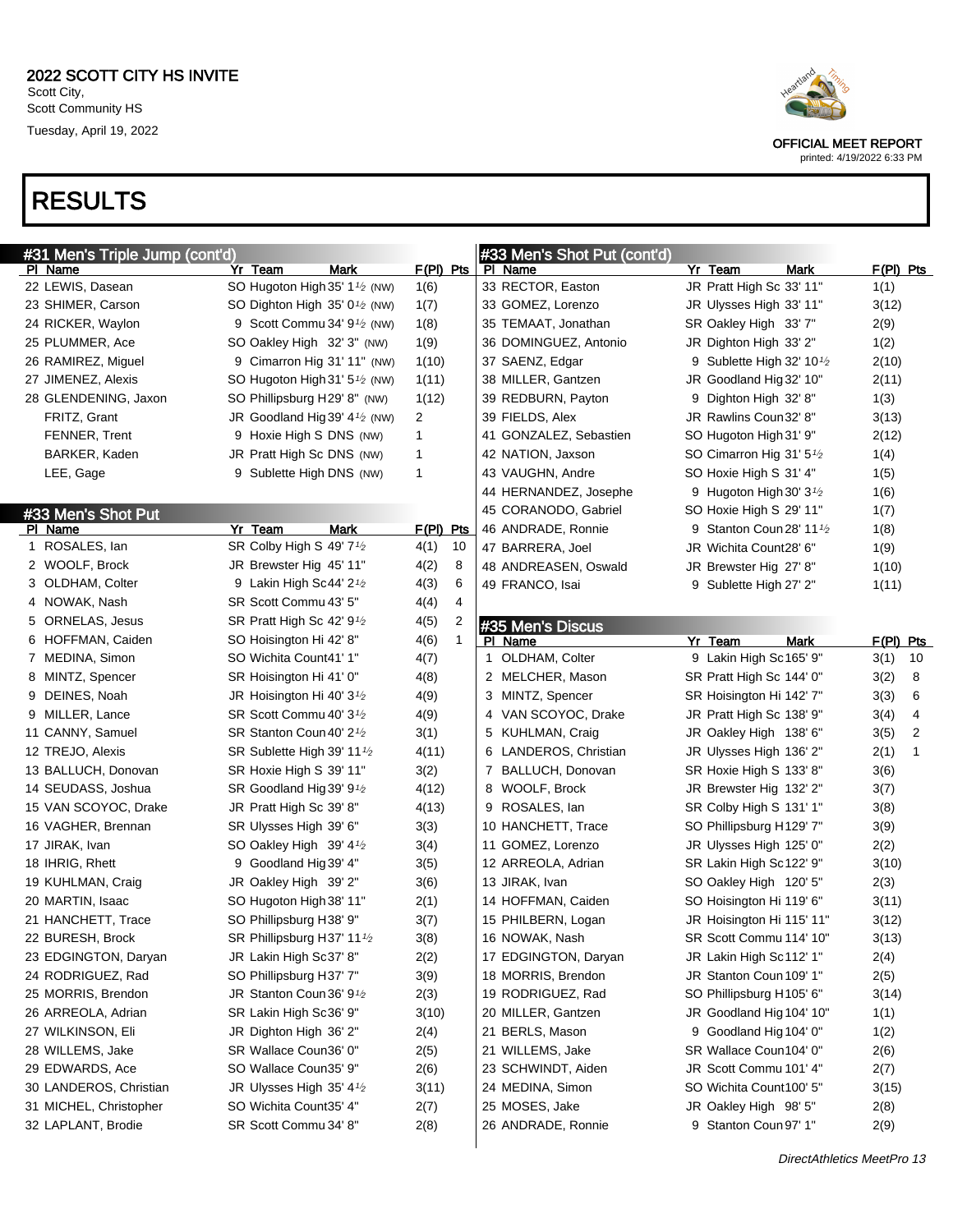## RESULTS

#35 Men's Discus (cont'd)<br>Pl\_Name

Yr Team Mark F(PI) Pts

 BURESH, Brock SR Phillipsburg H96' 1" 2(10) DOMINGUEZ, Antonio JR Dighton High 92' 6" 1(3)

| 29 HERNANDEZ, Josephe                | 9 Hugoton High 92' 5"                             | 1(4)                 | 25 LANDEROS, Christian                  | JR Ulysses High 102' 3" | 1(2)  |
|--------------------------------------|---------------------------------------------------|----------------------|-----------------------------------------|-------------------------|-------|
| 30 ELDER, Adrian                     | JR Scott Commu 92' 2"                             | 3(16)                | 26 GOMEZ, Lorenzo                       | JR Ulysses High 100' 4" | 1(3)  |
| 31 LAMASTER, Lincoln                 | 9 Wichita Count91' 7"                             | 1(5)                 | 27 HICKERT, Leo                         | 9 Brewster Hig 98' 4"   | 1(4)  |
| 32 PHELPS, Chase                     | JR Ulysses High 90' 4"                            | 2(11)                | 28 CROUSE, Pete                         | SO Rawlins Coun98' 3"   | 1(5)  |
| 33 ORNELAS, Jesus                    | SR Pratt High Sc 87' 7"                           | 2(12)                | 29 DAVIDSON, Sam                        | SR Stanton Coun 97' 6"  | 2(11) |
| 34 LAZO, Angel                       | JR Goodland Hig 84' 9"                            | 2(13)                | 30 FIGUEROA, Francisco                  | 9 Wichita Count96' 1"   | 1(6)  |
| 35 CORANODO, Gabriel                 | SO Hoxie High S 76' 4"                            | 1(6)                 | 31 JACOBSON, Matt                       | Scott Commu 95' 8"      | 2(12) |
| 36 GONZALEZ, Sebastien               | SO Hugoton High 75' 4"                            | 1(7)                 | 32 TEMAAT, Jonathan                     | SR Oakley High 95' 4"   | 2(13) |
| 37 REDBURN, Payton                   | 9 Dighton High 74' 10"                            | 1(8)                 | 33 PRICE, Brandon                       | SO Wichita Count90' 6"  | 1(7)  |
| 38 ESPINOZA, Israel                  | JR Wichita Count73' 6"                            | 2(14)                | 34 WEST, Tadyn                          | 9 Wichita Count86' 11"  | 1(8)  |
| 39 NATION, Jaxson                    | SO Cimarron Hig 68' 8"                            | 1(9)                 | 35 FRANCO, Isai                         | 9 Sublette High 86' 10" | 1(9)  |
| 40 FIELDS, Alex                      | JR Rawlins Coun68' 4"                             | 2(15)                | 36 KING, Torrin                         | 9 Hugoton High 74' 11"  | 1(10) |
| 41 VAUGHN, Andre                     | SO Hoxie High S 67' 6"                            | 1(10)                | 37 PARR, Tregan                         | SO Sublette High 74' 5" | 1(11) |
| 42 FRANCO, Isai                      | 9 Sublette High 66' 2"                            | 1(11)                | 38 PHELPS, Chase                        | JR Ulysses High 66' 8"  | 1(12) |
| 43 ANDREASEN, Oswald                 | JR Brewster Hig 66' 0"                            | 1(12)                | 39 DOWNING, Ahearn                      | 9 Stanton Coun 57' 5"   | 1(13) |
| 44 AREVALO, Pedro                    | SO Dighton High 55' 0"                            | 1(13)                | ALBA, Javier                            | JR Sublette High DNS    | 1     |
| 45 KING, Torrin                      | 9 Hugoton High 54' 6"                             | 1(14)                | FRITZ, Grant                            | JR Goodland Hig DNS     | 2     |
| ALBA, Javier                         | JR Sublette High DNS                              | 1                    | WIKUM, Jack                             | SR Hoisington Hi DNS    | 3     |
| DAVIS, Trenton                       | 9 Sublette High FOUL                              | 1                    |                                         |                         |       |
|                                      |                                                   |                      | <b>Men's Scores</b>                     |                         |       |
| #37 Men's Javelin                    |                                                   |                      | PI<br>Team                              | Score<br>Code           |       |
| PI Name                              | Yr_Team<br><b>Mark</b>                            | <u>F(PI) Pts</u>     | Lakin High School                       | LAKI<br>105             |       |
| 1 HANCHETT, Trace                    | SO Phillipsburg H173' 1"                          | 3(1)<br>10           | 2<br>Scott Community High School        | <b>SCOT</b><br>75       |       |
| 2 VAN SCOYOC, Drake                  | JR Pratt High Sc 154' 4"                          | 3(2)<br>8            | 3<br>Pratt High School                  | 56<br>PRAT              |       |
| 3 GOURLEY, Cade                      | SR Hoxie High S 151' 3"                           | 3(3)<br>6            | 4<br>Hoisington High School             | <b>HOIS</b><br>50       |       |
| 4 TUBBS, Guy                         | 9 Colby High S 142' 0"                            | 3(4)<br>4            | 5<br>Hoxie High School                  | HOXI<br>44              |       |
| 5 OLDHAM, Colter                     | 9 Lakin High Sc141' 5"                            | 3(5)<br>2            | 6<br><b>Stanton County HS</b>           | <b>SCHS</b><br>31       |       |
| 6 WILKINSON, Eli                     | JR Dighton High 136' 6"                           | 3(6)<br>$\mathbf{1}$ | 7<br>Sublette High School               | <b>SUBL</b><br>24       |       |
| 7 MELCHER, Mason                     | SR Pratt High Sc 127' 3"                          | 2(1)                 | 8<br>Goodland High School               | GOOD<br>22              |       |
| 8 CUNNINGHAM, Brayden                | JR Oakley High 127' 0"                            | 3(7)                 | 8<br>Colby High School                  | <b>COLB</b><br>22       |       |
| 9 NATION, Jaxson                     | SO Cimarron Hig 126' 10"                          | 3(8)                 | 10<br><b>Wallace County High School</b> | WALL<br>20              |       |
| 9 BALLUCH, Donovan                   | SR Hoxie High S 126' 10"                          | 3(8)                 | 11<br>Ulysses High School               | <b>ULYS</b><br>17       |       |
| 11 RODRIGUEZ, Rad                    |                                                   |                      |                                         |                         |       |
| 12 HUDSON, Kayden                    | SO Phillipsburg H121' 2"                          | 3(10)                |                                         | <b>HUGO</b>             |       |
|                                      | 9 Phillipsburg H118' 0"                           | 2(2)                 | 11<br>Hugoton High School               | 17                      |       |
| 13 NOWAK, Nash                       | SR Scott Commu 115' 0"                            | 3(11)                | 13<br>Phillipsburg High School          | PHIL<br>16              |       |
| 14 CORANODO, Gabriel                 | SO Hoxie High S 113' 11"                          |                      | 14<br>Dighton High School               | <b>DIGH</b><br>11       |       |
| 14 CRAMER, Daniel                    | 9 Dighton High 113' 11"                           | 1(1)                 | 15<br><b>Brewster High School</b>       | <b>BREW</b><br>8        |       |
| 16 THOMPSON, Ke'Rel                  | JR Pratt High Sc 113' 0"                          | 2(3)                 | Oakley High School<br>16                | OAKL<br>4               |       |
|                                      |                                                   | 3(12)                | Wichita County High School<br>16        | <b>WICC</b><br>4        |       |
| 17 SHIMER, Carson                    | SO Dighton High 112' 4"                           | 2(4)                 | Cimarron High School<br>18              | <b>CIMA</b><br>1        |       |
| 18 LAZO, Angel<br>19 KUHLMAN, Connor | JR Goodland Hig 111' 8"<br>SR Wallace Coun111' 7" | 3(13)                | <b>Women's Scores</b>                   |                         |       |
|                                      |                                                   | 2(5)                 | PI<br>Team                              | Score<br>Code           |       |
| 20 JIRAK, Ivan                       | SO Oakley High 111' 5"                            | 2(6)                 | Colby High School                       | <b>COLB</b><br>82       |       |
| 21 RUMFORD, Jackson                  | 9 Scott Commu 111' 0"                             | 2(7)                 | Scott Community High School<br>2        | <b>SCOT</b><br>76       |       |
| 22 MONROY, Manual                    | JR Lakin High Sc109' 7"                           | 2(8)                 | 3<br>Lakin High School                  | LAKI<br>57              |       |

#37 Men's Javelin (cont'd)<br>PL Name

23 MORENO, Elvin JR Lakin High Sc104' 3" 2(9) IHRIG, Rhett 9 Goodland Hig103' 7" 2(10)



Yr Team Mark F(PI) Pts

OFFICIAL MEET REPORT